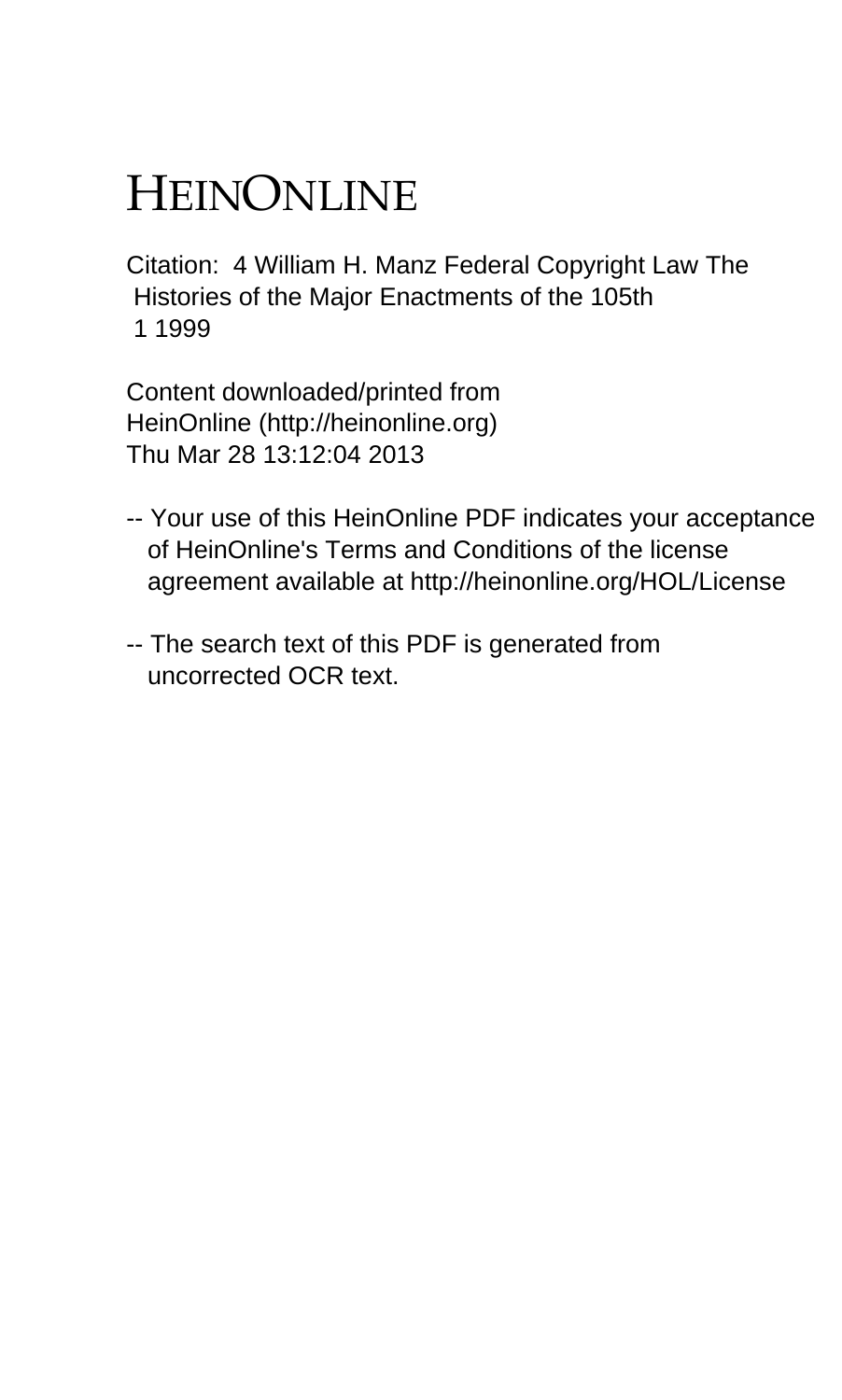### **105TH CONGRESS 1ST** SESSION **H.** R.2696

To amend title 17, United States Code, to provide for protection of certain original designs.

#### IN THE HOUSE OF REPRESENTATIVES

OCTOBER 22, 1997

Mr. COBLE (for himself and Mr. SHAW) introduced the following bill; which was referred to the Committee on the Judiciary

## **A BILL**

To amend title 17, United States Code, to provide for protection of certain original designs.

- 1 *Be it enacted by the Senate and House of Representa-*
- 2 *tives of the United States of America in Congress assembled,*

**3 SECTION 1. SHORT TITLE.**

4 This Act may be referred to as the "Vessel Hull De-

*5* sign Protection Act".

#### **6 SEC.** 2. **PROTECTION OF CERTAIN ORIGINAL DESIGNS.**

7 Title 17, United States Code, is amended by adding

8 at the end the following new chapter: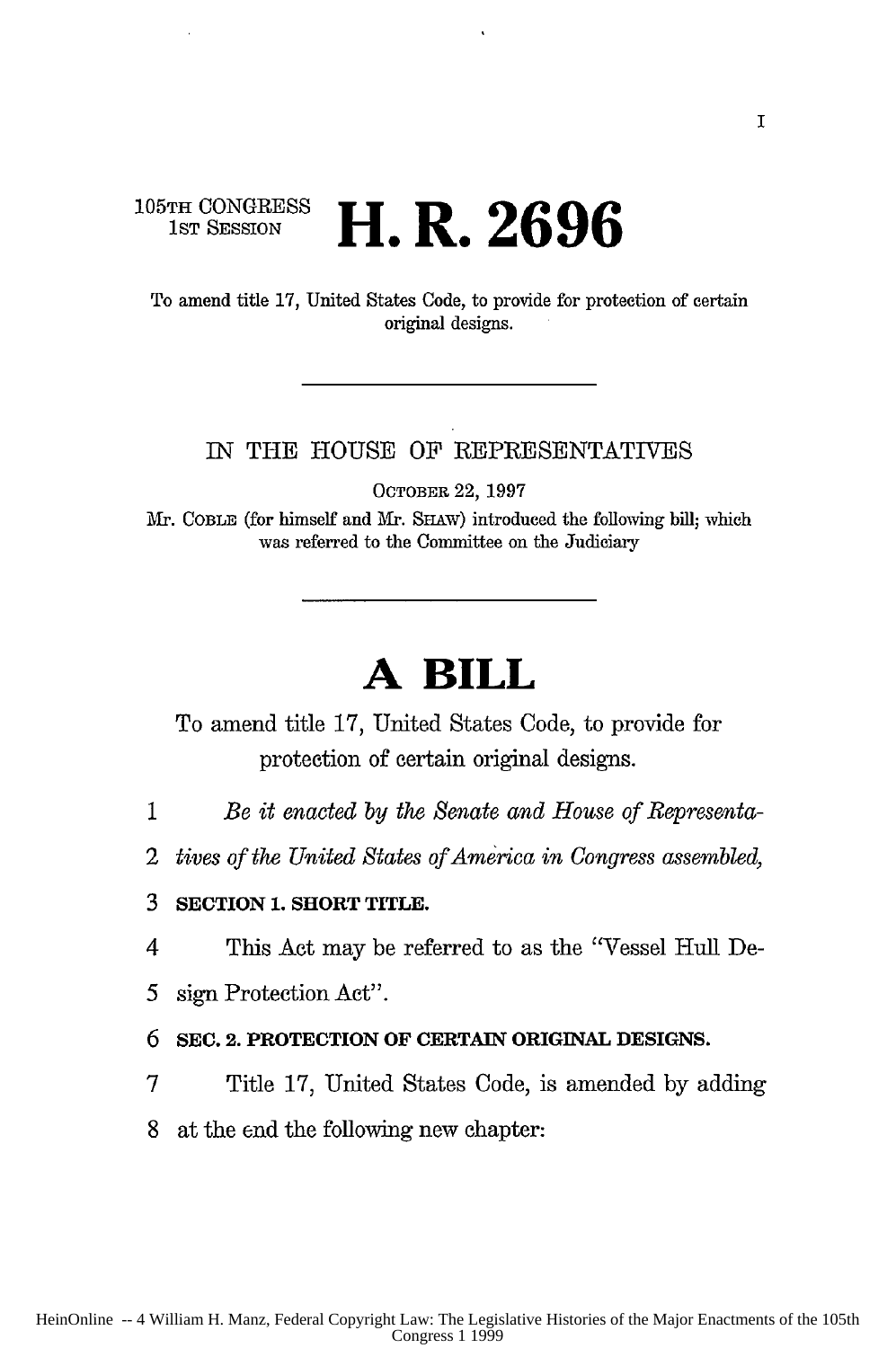$\mathbf{1}$ 

"CHAPTER 12-PROTECTION OF **CERTAIN**

#### 2 ORIGINAL **DESIGNS**

"Sec.

"1201. Designs protected. "1202. Designs not subject to protection.

"1203. Revisions, adaptations, and rearrangements.

"1204. Commencement of protection.

"1205. Term of protection.

"1206. Design notice.

"1207. Effect of omission of notice.

"1208. Exclusive rights.

"1209. Infringement.

"1210. Application for registration.

"1211. Benefit of earlier filing date in foreign country.

"1212. Oaths and acknowledgments.

"1213. Examination of application and issue or refusal of registration.

"1214. Certification of registration.

**"1215.** Publication of announcements and indexes.

"1216. Fees.

"1217. Regulations.

"1218. Copies of records.

"1219. Correction of errors in certificates.

"1220. Ownership and transfer.

"1221. Remedy for infringement.

"1222. Injunctions.

"1223. Recovery for infringement.

"1224. Power of court over registration.

"1225. Liability for action on registration fraudulently obtained.

"1226. Penalty for false marking.

"1227. Penalty for false representation.

"1228. Enforcement by Treasury and Postal Service.

"1229. Relation to design patent and copyright law.

"1230. Common law and other rights unaffected.

"1231. Administrator.

"1232. No retroactive effect.

**3 "§** 1201. Designs protected

4 "(a) DESIGNS PROTECTED: VESSEL HULLS OR COM-

5 PONENT PARTS THEREOF.—The designer or other owner

6 of an original design of a vessel hull or a component part

**7** thereof, including a plug or mold, which makes the vessel

8 attractive or distinctive in appearance to the purchasing

9 or using public may secure the protection provided by this

10 chapter upon complying with and subject to this chapter.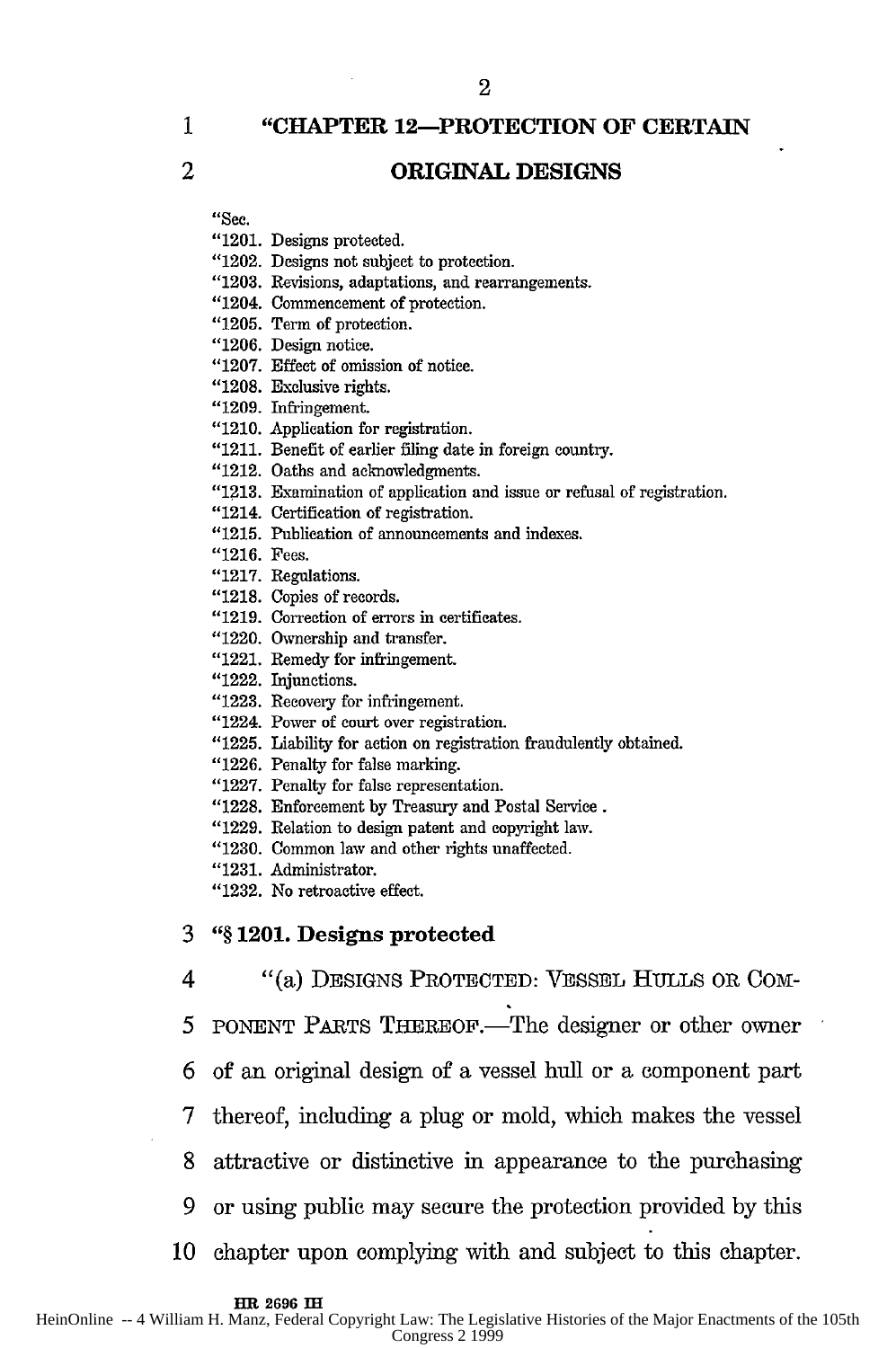- 1 "(b) DEFINITIONS.-For the purpose of this chapter, 2 the following terms have the following meanings:
- 3 "(1) A design is 'original' if it is the result of 4 the designer's creative endeavor that provides a dis-*5* tinguishable variation over prior work pertaining to 6 similar articles which is more than merely trivial and 7 has not been copied from another source.

8  $"$ (2) A 'useful article' is an article which in nor-9 mal use has an intrinsic utilitarian function that is 10 not merely to portray the appearance of the article 11 or to convey information. An article which normally 12 is a part of a useful article shall be deemed to be 13 a useful article.

14 "(3) A 'vessel' is a craft, especially one larger 15 than a rowboat, designed to navigate on water.

16  $"$ (4) A 'hull' is the frame or body of a vessel, 17 exclusive of masts, sails, yards, and rigging.

18 "(5) A 'plug' means a device or model used to 19 make a mold for the purpose of exact duplication, 20 regardless of whether the device or model has an in-21 trinsic utilitarian function that is not only to portray 22 the appearance of the product or to convey informa-23 tion.

24 "(6) A 'mold' means a matrix or form in which 25 a substance for material is used, regardless of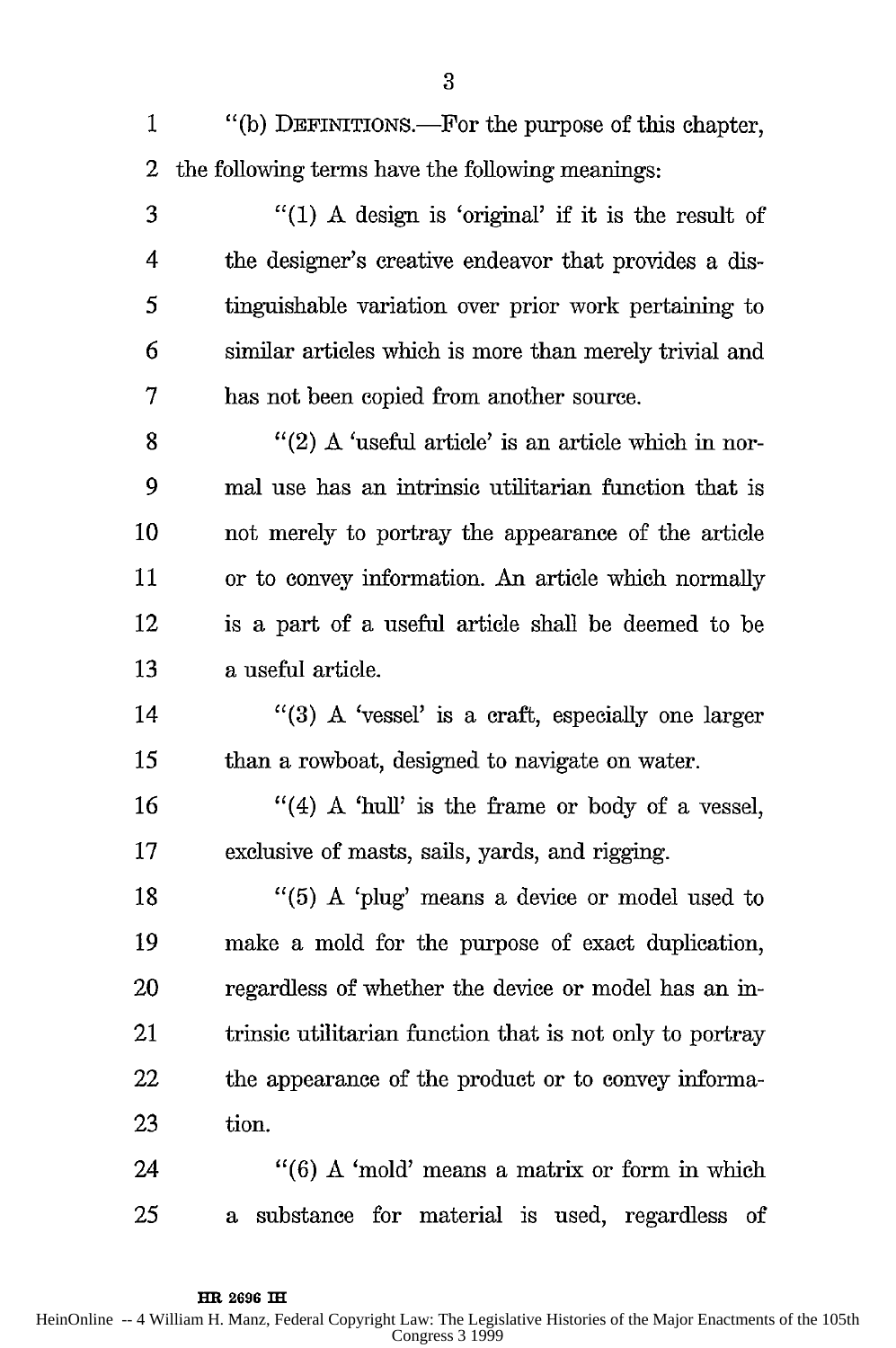| $\mathbf 1$ | whether the matrix or form has an intrinsic utilitar-     |
|-------------|-----------------------------------------------------------|
| 2           | ian function that is not only to portray the appear-      |
| 3           | ance of the product or to convey information.             |
| 4           | "§1202. Designs not subject to protection                 |
| 5           | "Protection under this chapter shall not be available     |
| 6           | for a design that is —                                    |
| 7           | $''(1)$ not original;                                     |
| 8           | $''(2)$ staple or commonplace, such as a standard         |
| 9           | geometric figure, familiar symbol, emblem, or motif,      |
| 10          | or other shape, pattern, or configuration which has       |
| 11          | become standard, common, prevalent, or ordinary;          |
| 12          | $\lq(3)$ different from a design excluded by para-        |
| 13          | graph (2) only in insignificant details or in elements    |
| 14          | which are variants commonly used in the relevant          |
| 15          | trades; or                                                |
| 16          | "(4) embodied in a useful article that was made           |
| 17          | public by the designer or owner in the United States      |
| 18          | or a foreign country more than 1 year before the          |
| 19          | date of the application for registration under this       |
| 20          | chapter.                                                  |
| 21          | "§1203. Revisions, adaptations, and rearrangements        |
| 22          | "Protection for a design under this chapter shall be      |
| 23          | available notwithstanding the employment in the design    |
| 24          | of subject matter excluded from protection under section  |
| 25          | 1202 if the design is a substantial revision, adaptation, |

à.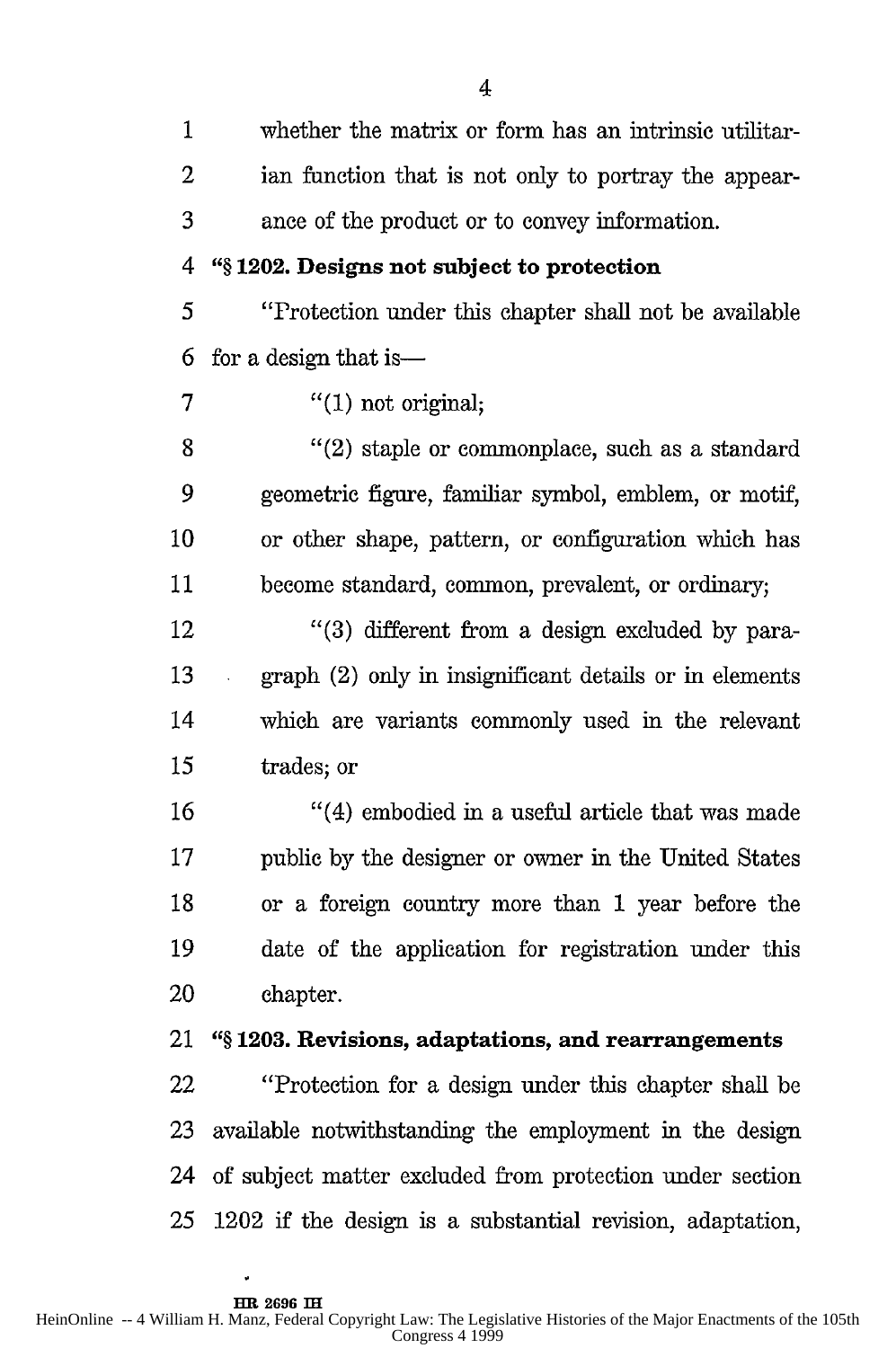1 or rearrangement of such subject matter. Such protection 2 shall be independent of any subsisting protection in sub-3 ject matter employed in the design, and shall not be con-4 strued as securing any right to subject matter excluded *5* from protection under this chapter or as extending any 6 subsisting protection under this chapter.

#### **7** *"§* **1204. Commencement of protection**

8 "The protection provided for a design under this 9 chapter shall commence upon the earlier of the date of 10 publication of the registration under section 1213(a) or 11 the date the design is first made public as defined by sec-12 tion 1210(b).

#### **13** *"§* **1205. Term of protection**

**HR 2696 IH**

14 "(a) IN GENERAL.-Subject to subsection (b), the *15* protection provided under this chapter for a design shall 16 continue for a term of 10 years from the date of the com-17 mencement of protection under section 1204.

18 "(b) EXPIRATION.-All terms of protection provided 19 in this section shall run to the end of the calendar year 20 in which they would otherwise expire.

21 "(c) TERMINATION OF RIGHTS.—Upon expiration or 22 termination of protection in a particular design under this 23 chapter, all rights under this chapter in the design shall 24 terminate, regardless of the number of different articles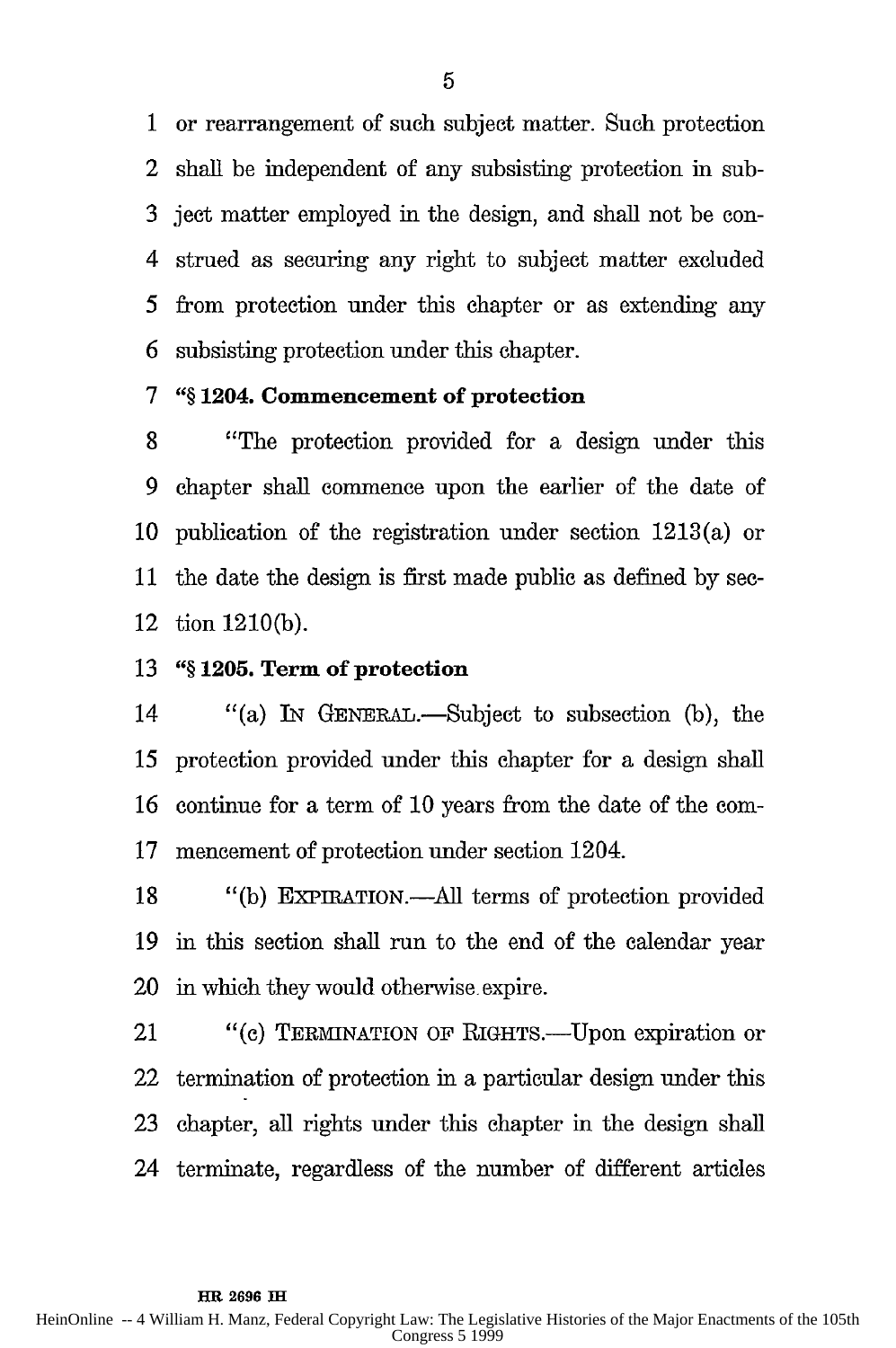1 in which the design may have been used during the term 2 of its protection.

**3** *"§* **1206. Design notice**

4 "(a) CONTENTS OF DESIGN NOTICE.—(1) Whenever *5* any design for which protection is sought under this chap-6 ter is made public under section 1210(b), the owner of 7 the design shall, subject to the provisions of section 1207, 8 mark it or have it marked legibly with a design notice con-9 sisting of-

10 "(A) the words 'Protected Design', the abbre-11 viation 'Prot'd Des.', or the letter *'D'* with a circle, 12 or the symbol  $^*D^*$ ;

13 "(B) the year of the date on which protection 14 for the design commenced; and

*15* "(C) the name of the owner, an abbreviation by 16 which the name can be recognized, or a generally ac-17 cepted alternative designation of the owner.

18 Any distinctive identification of the owner may be used 19 for purposes of subparagraph (C) if it has been approved 20 and recorded by the Administrator before the design 21 marked with such identification is registered.

22 "(2) After registration, the registration number may 23 be used instead of the elements specified in subparagraphs 24 (B) and (C) of paragraph  $(1)$ .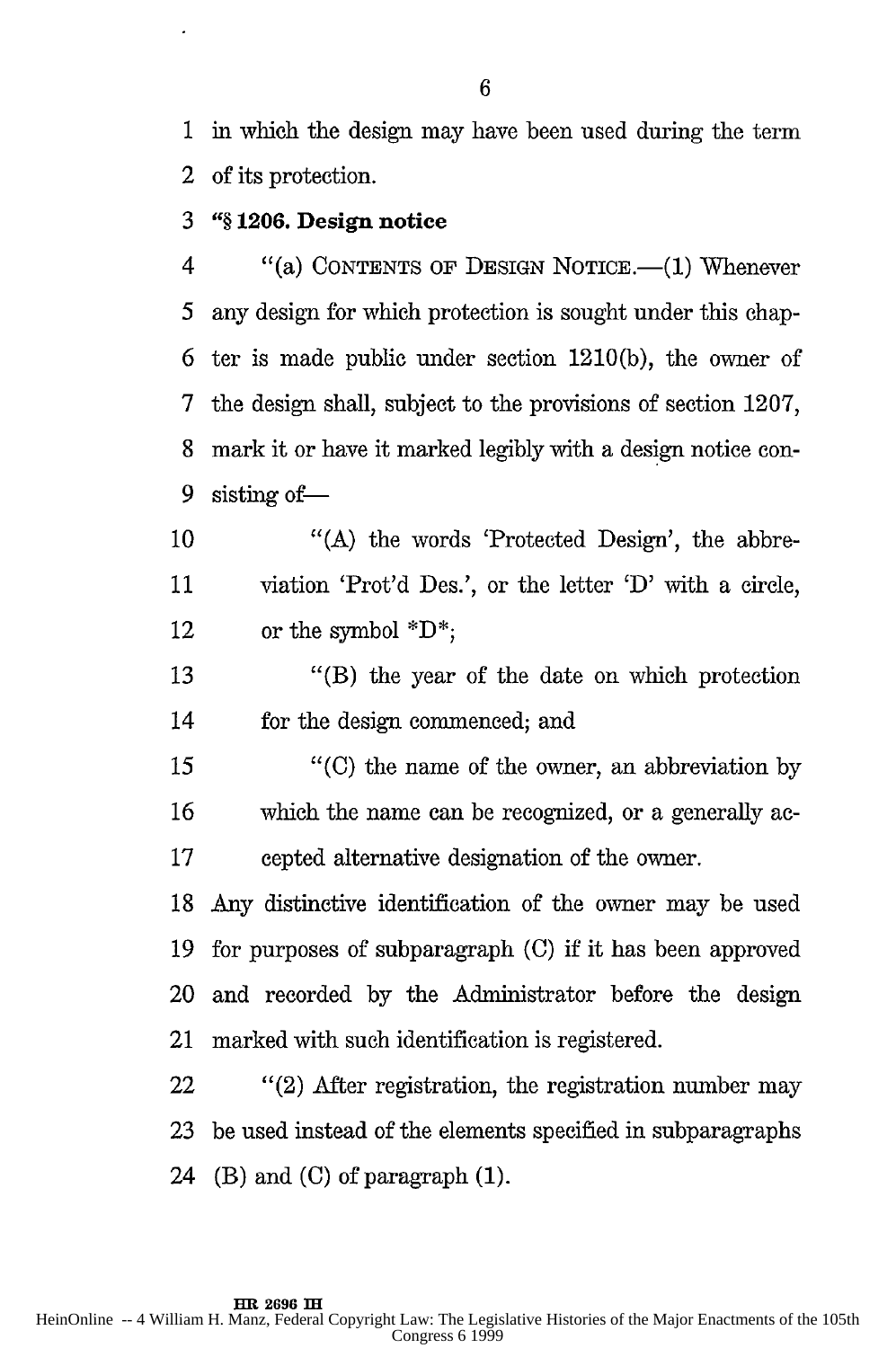1 "(b) LOCATION OF NOTICE.—The design notice shall 2 be so located and applied as to give reasonable notice of 3 design protection while the vessel hull embodying the de-4 sign is passing through its normal channels of commerce. *5* "(C) SUBSEQUENT REMOVAL OF NOTICE.-When the 6 owner of a design has complied with the provisions of this 7 section, protection under this chapter shall not be affected 8 by the removal, destruction, or obliteration by others of 9 the design notice on an article.

#### **10 "§ 1207. Effect of omission of notice**

11 "(a) ACTIONS WITH NOTICE.—Except as provided in 12 subsection (b), the omission of the notice prescribed in sec-13 tion 1206 shall not cause loss of the protection under this 14 chapter or prevent recovery for infringement under this *15* chapter against any person who, after receiving written 16 notice of the design protection, begins an undertaking 17 leading to infringement under this chapter.

18 "(b) ACTIONS WITHOUT NOTICE.—The omission of 19 the notice prescribed in section 1406 shall prevent any re-20 covery under section 1223 against a person who began an 21 undertaking leading to infringement under this chapter 22 before receiving written notice of the design protection. No 23 injunction shall be issued under this chapter with respect 24 to such undertaking unless the owner of the design rein-25 burses that person for any reasonable expenditure or con-

**HR 2696 IH**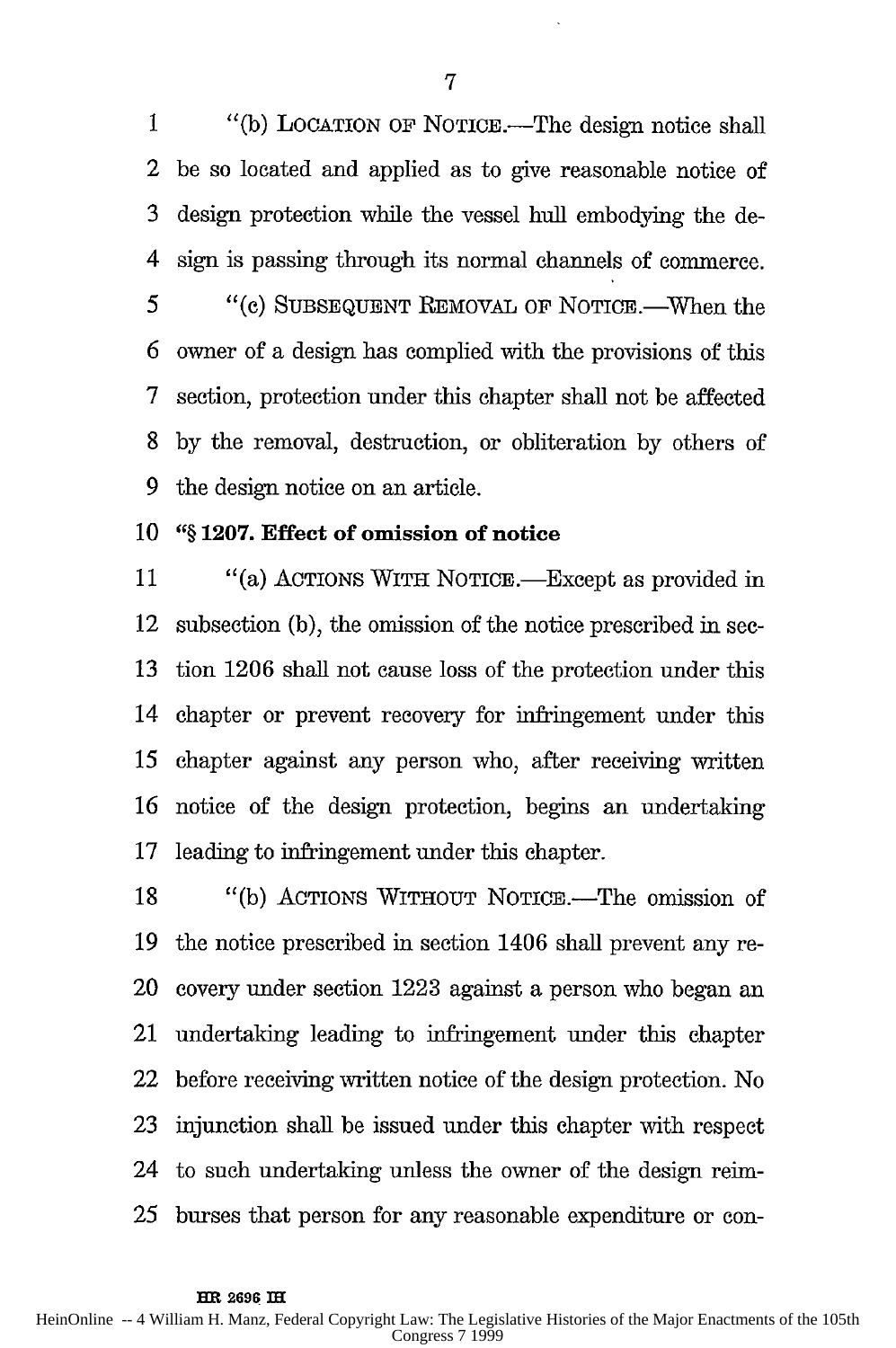1 tractual obligation in connection with such undertaking 2 that was incurred before receiving written notice of the 3 design protection, as the court in its discretion directs. 4 The burden of providing written notice of design protec-5 tion shall be on the owner of the design.

#### **6** *"§* **1208. Exclusive rights**

**7** "The owner of a design protected under this chapter 8 has the exclusive right to-

9 "(1) make, have made, or import, for sale or 10 for use in trade, any vessel hull embodying that de-11 sign; and

12 "(2) sell or distribute for sale or for use in 13 trade any vessel hull embodying that design.

#### **14** *"§* **1209. Infringement**

15 "(a) ACTS OF INFRINGEMENT.—Except as provided 16 in subjection (b), it shall be infringement of the exclusive 17 rights in a design protected under this chapter for any 18 person, without the consent of the owner of the design, 19 within the United States and during the term of such pro-20 tection, to  $-$ 

21 "(1) make, have made, or import, for sale or 22 for use in trade, any infringing article as defined in 23 subsection (e); or

24 "(2) sell or distribute for sale or for use in 25 trade any such infringing article.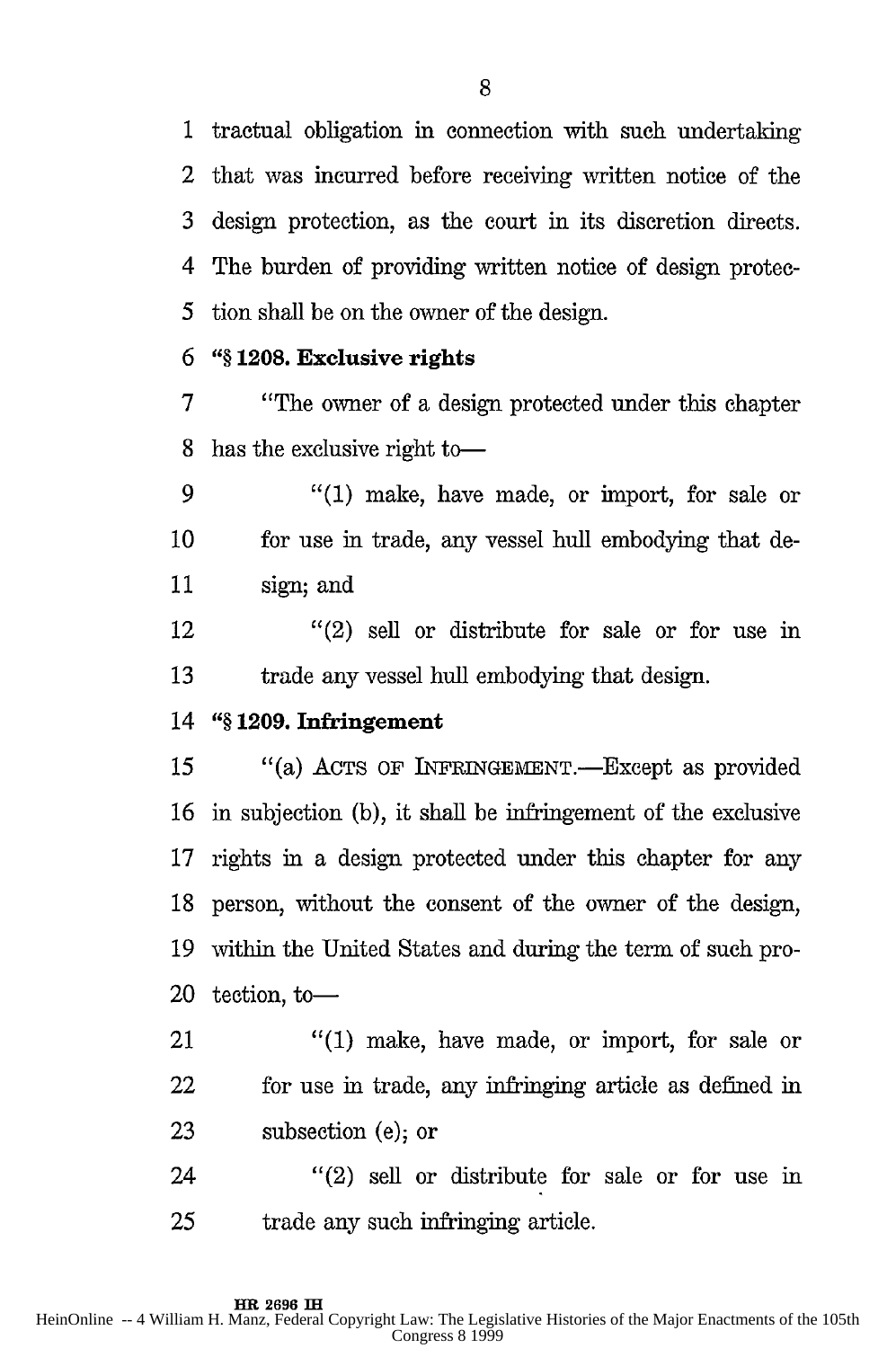1 "(b) ACTS OF SELLERS **AND** DISTRIBUTORS.-A sell-2 er or distributor of an infringing article who did not make 3 or import the vessel hull shall be deemed to have infringed 4 on a design protected under this chapter only if that per-**5** son-

6 "(1) induced or acted in collusion with a manu-7 faturer to make, or an importer to import such ar-8 ticle, except that merely purchasing or giving an 9 order to purchase a vessel hull in the ordinary 10 course of business shall not of itself constitute such 11 inducement or collusion; or

12 "(2) refused or failed, upon the request of the 13 owner of the design, to make a prompt and full dis-14 closure of that person's source of such vessel hull, *15* and that person orders or reorders such article after 16 having receiving notice by registered or certified mail 17 of the protection subsisting in the design.

18 "(c) ACTS WITHOUT KNOWLEDGE.—It shall not be 19 infringement under this section to make, have made, im-20 port, sell, or distribute, any vessel hull embodying a design 21 which was created without knowledge that a design was 22 protected under this chapter and was copied from such 23 protected design.

24 "(d) ACTS IN ORDINARY COURSE OF BUSINESS.—A 25 person who incorporates into that person's product of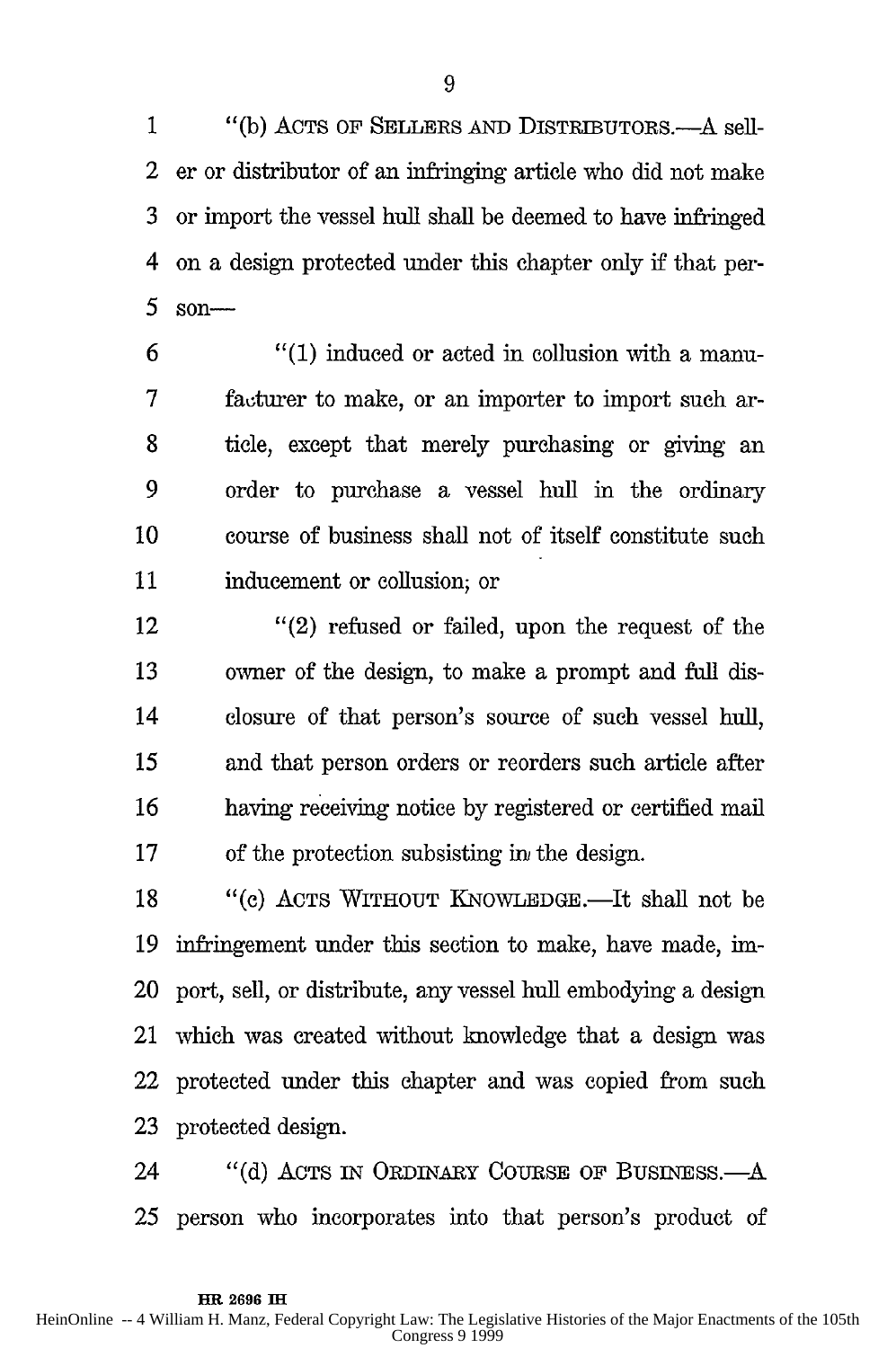1 manufacture an infringing article acquired from others in 2 the ordinary course of business, or who, without knowl-3 edge of the protected design embodied in an infringing ar-4 tide, makes or processes the infringing article for the ac-5 count of another person in the ordinary course of business, 6 shall not be deemed to have infringed the rights in that 7 design under this chapter except under a condition con-8 tained in paragraph (1) or (2) of subsection (b). Accepting 9 an order or reorder from the source of the infringing arti-10 cle shall be deemed ordering or reordering within the 11 meaning of subsection (b)(2).

12 "(e) INFRINGING ARTICLE DEFINED.—As used in 13 this section, an 'infringing article' is any article the design 14 of which has been copied from a design protected under *15* this chapter, without the consent of the owner of the pro-16 tected design. An infringing article is not an illustration 17 or picture of a protected design in an advertisement, book, 18 periodical, newspaper, photograph, broadcast, motion pie-19 ture, or similar medium or an article that embodies, in 20 common with the protected design, only elements de-21 scribed in section 1202. A design shall not be deemed to 22 have been copied from a protected design if it is original 23 and not substantially similar in appearance to a protected 24 design.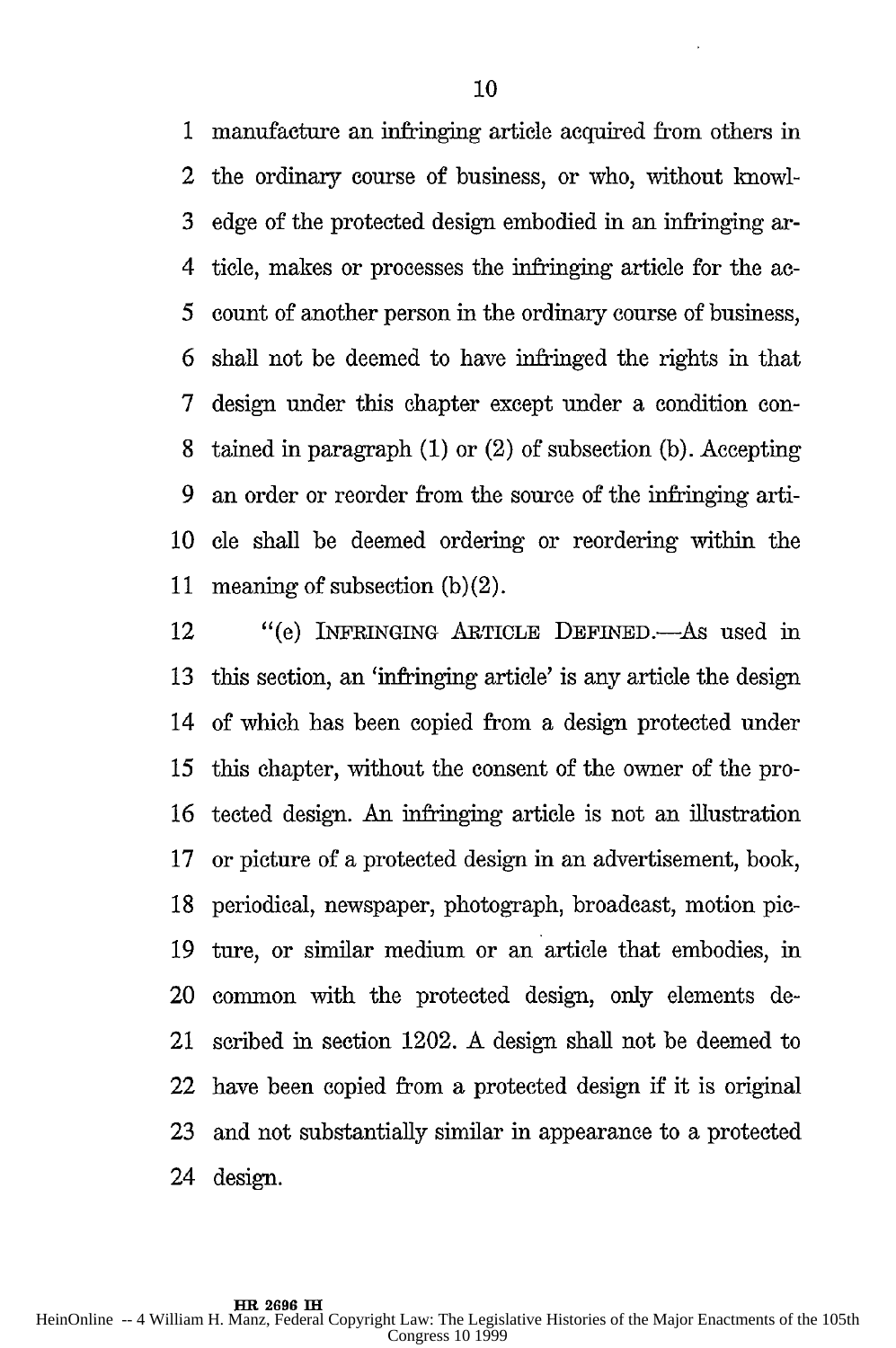1 "(f) ESTABLISHING ORIGINALITY.—The party to any 2 action or proceeding under this chapter who alleges rights 3 under this chapter in a design shall have the burden of 4 establishing the design's originality whenever the opposing 5 party introduces an earlier work which is identical to such 6 design, or so similar as to make prima facie showing that 7 such design was copied from such work.

8 "(g) REPRODUCTION FOR TEACHING OR ANALY-9 sis.—It is not an infringement of the exclusive rights of 10 a design owner for a person to reproduce the design in 11 a vessel hull or in any other form solely for the purpose 12 of teaching, analyzing, or evaluating the appearance, con-13 cepts, or techniques embodied in the design, or the func-14 tion of the vessel hull embodying the design.

#### **15 "§ 1210. Application for registration**

16 "(a) TIME LIMIT FOR APPLICATION FOR REGISTRA-17 TION.-Protection under this chapter shall be lost if appli-18 cation for registration of the design is not made within 19 one year after the date on which the design is first made 20 public.

21 "(b) WHEN DESIGN IS MADE PUBLIC.—A design is 22 made public when an existing vessel hull embodying the 23 design is anywhere publicly exhibited, publicly distributed, 24 or offered for sale or sold to the public by the owner of 25 the design or with the owner's consent.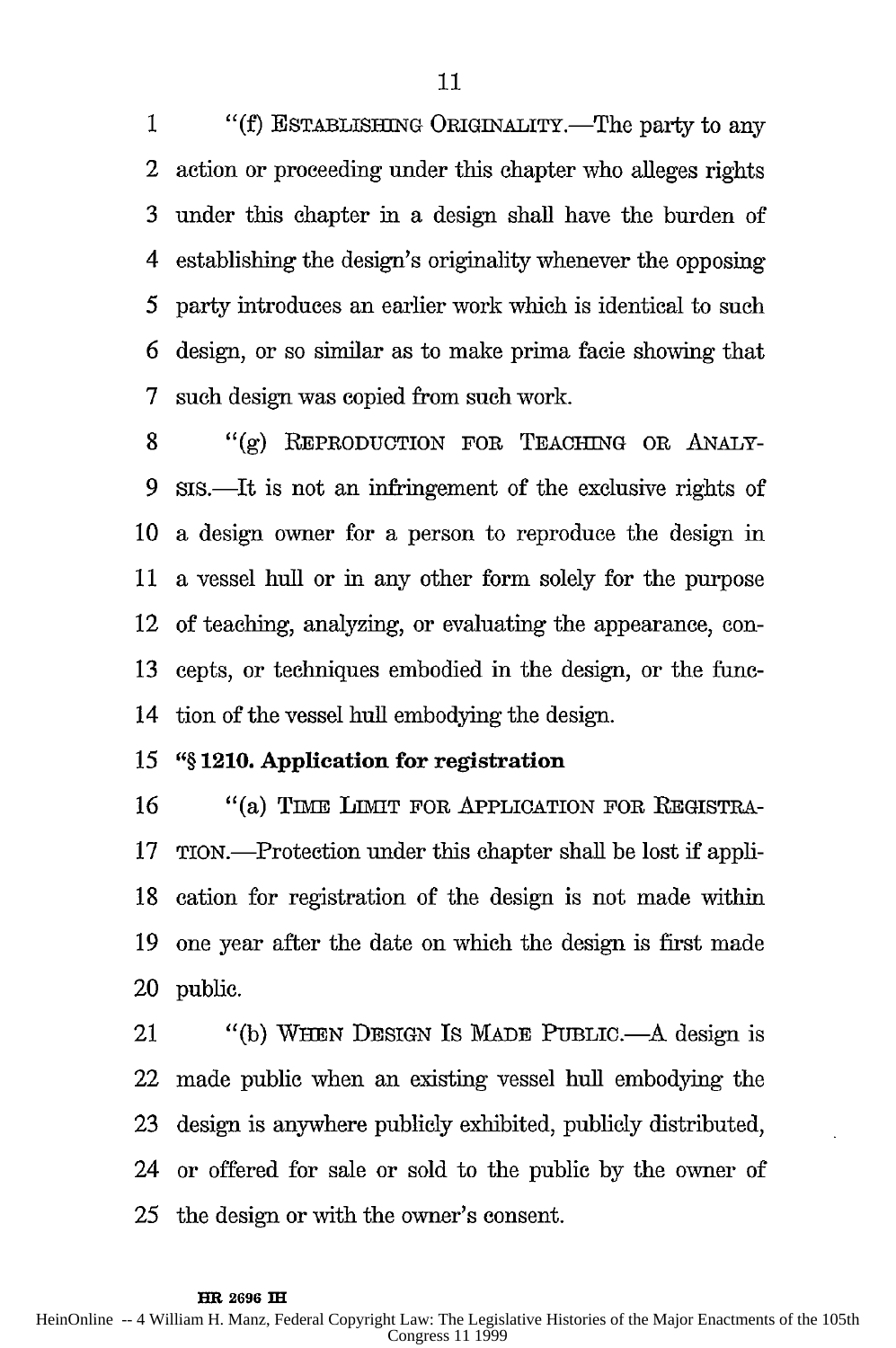|                                                                                                                                                                 | 20 The application for registration may include a description   |  |  |
|-----------------------------------------------------------------------------------------------------------------------------------------------------------------|-----------------------------------------------------------------|--|--|
| 21                                                                                                                                                              | setting forth the salient features of the design, but the       |  |  |
|                                                                                                                                                                 | 22 absence of such a description shall not prevent registration |  |  |
| 23                                                                                                                                                              | under this chapter.                                             |  |  |
| 24                                                                                                                                                              | "(e) SWORN STATEMENT.—The application for reg-                  |  |  |
|                                                                                                                                                                 | 25 istration shall be accompanied by a statement under oath     |  |  |
|                                                                                                                                                                 |                                                                 |  |  |
| HR 2696 IH<br>HeinOnline -- 4 William H. Manz, Federal Copyright Law: The Legislative Histories of the Major Enactments of the 105th<br><b>Congress 12 1999</b> |                                                                 |  |  |
|                                                                                                                                                                 |                                                                 |  |  |
|                                                                                                                                                                 |                                                                 |  |  |
|                                                                                                                                                                 |                                                                 |  |  |

1 "(c) APPLICATION BY OWNER OF DESIGN.-Applica-2 tion for registration may be made by the owner of the de-3 sign.

4 "(d) CONTENTS OF APPLICATION.—The application 5 for registration shall be made to the Administrator and 6 shall state-

7 "(1) the name and address of the designer or 8 designers of the design;

9 "(2) the name and address of the owner if dif-10 ferent from the designer;

11 "(3) the specific name of the vessel hull em-12 bodying the design;

13 "(4) the date, if any, that the design was first 14 made public, if such date was earlier than the date *15* of the application;

16 "(5) affirmation that the design has been fixed 17 in a useful article; and

18 "(6) such other information as may be required 19 by the Administrator.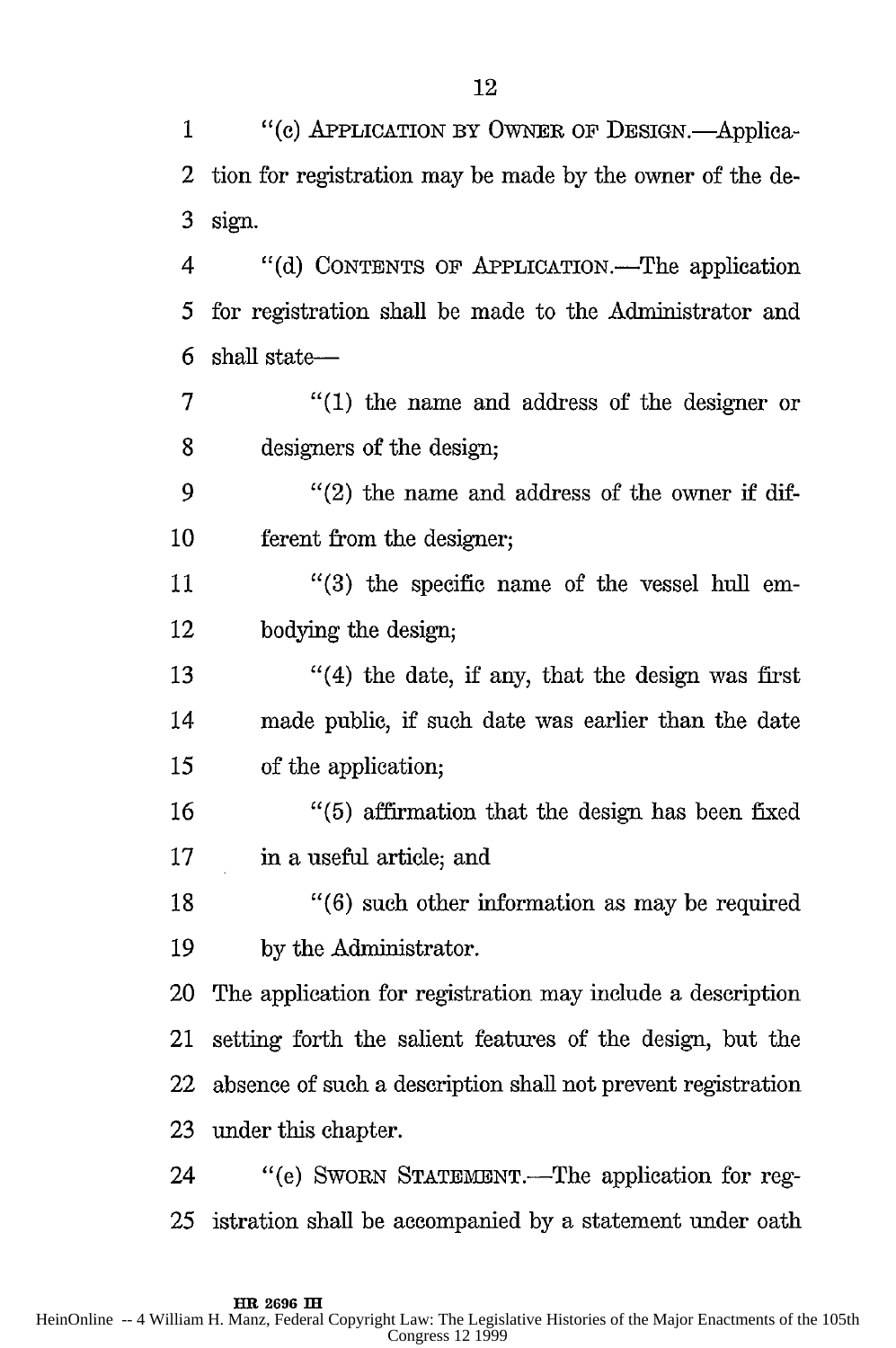1 by the applicant or the applicant's duly authorized agent 2 or representative, setting forth, to the best of the appli-3 cant's knowledge and belief-

4 "(1) that the design is original and was created *5* by the designer or designers named in the applica-6 tion;

7 "(2) that the design has not previously been 8 registered on behalf of the applicant or the appli-9 cant's predecessor in title; and

10 "(3) that the applicant is the person entitled to 11 protection and to registration under this chapter.

12 If the design has been made public with the design notice 13 prescribed in section 1406, the statement shall also de-14 scribed the exact form and position of the design notice. 15 "(f) EFFECT OF ERRORS.—(1) Error in any state-16 ment or assertion as to the utility of the vessel hull named 17 in the application, the design of which is sought to be reg-18 istered, shall not affect the protection secured under this 19 chapter.

20 "(2) Errors in omitting a joint designer or in naming 21 an alleged joint designer shall not affect the validity of 22 the registration, or the actual ownership or the protection 23 of the design, unless it is shown that the error occurred 24 with deceptive intent.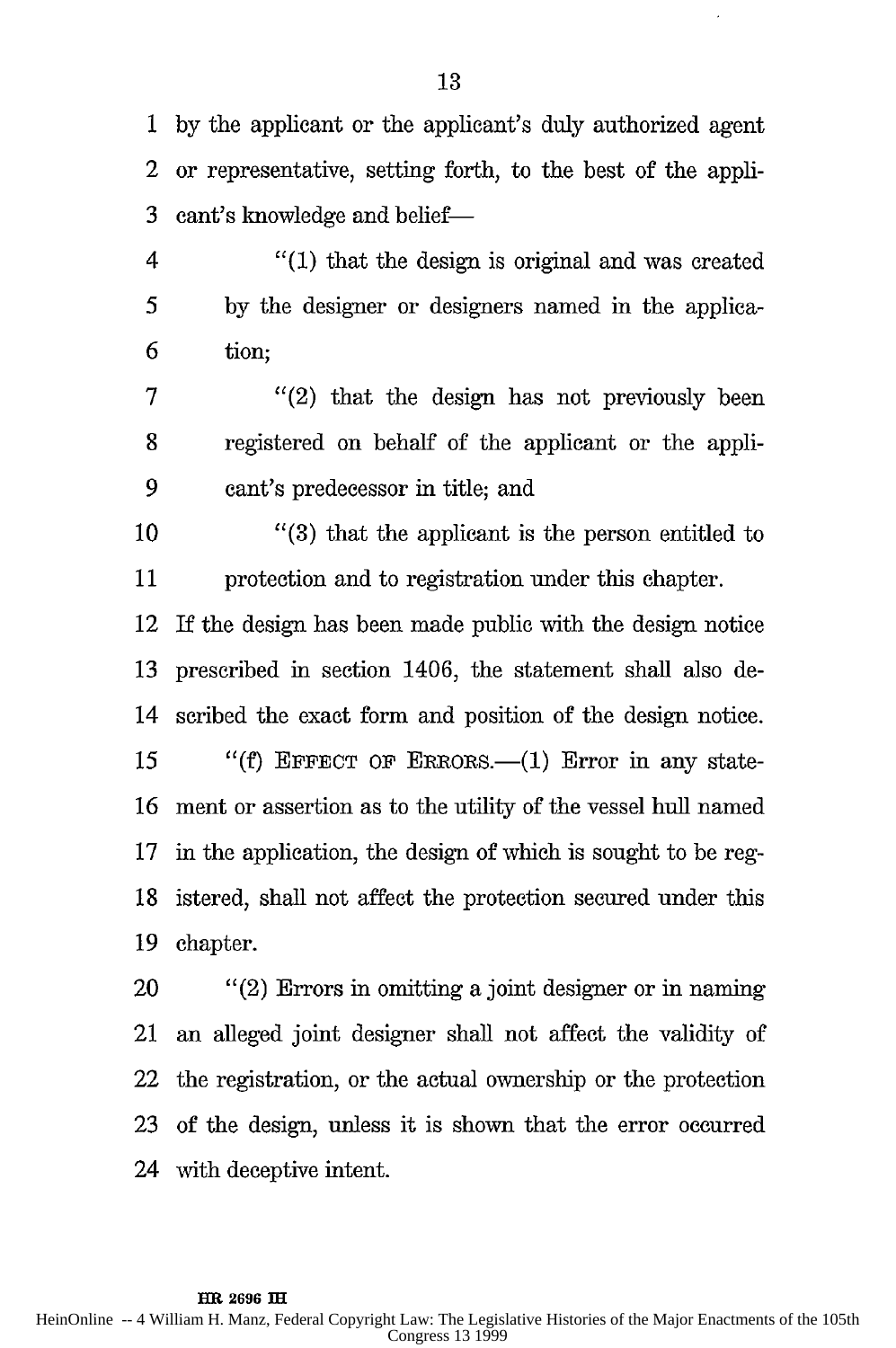1 "(g) DESIGN MADE IN SCOPE OF EMPLOYMENT. 2 In a case in which the design was made within the regular 3 scope of the designer's employment and individual author-4 ship of the design is difficult or impossible to ascribe and 5 the application so states, the name and address of the em-6 ployer for whom the design was made may be stated in-7 stead of that of the individual designer.

8 "(h) PICTORIAL REPRESENTATION OF DESIGN.-9 The application for registration shall be accompanied by 10 two copies of a drawing or other pictorial representation 11 of the vessel hull having one or more views, adequate to 12 show the design, in a form and style suitable for reproduc-13 tion, which shall be deemed a part of the application.

14 "(i) DESIGN IN MORE THAN ONE USEFUL ARTI-*15* CLE.-If the distinguishing elements of a design are in 16 substantially the same form in different vessel hulls, the 17 design shall be protected as to all such vessel hulls when 18 protected as to one of them, but not more than one reg-19 istration shall be required for the design.

20 "(j) APPLICATION FOR MORE THAN ONE DESIGN.-21 More than one design may be included in the same appli-22 cation under such conditions as may be prescribed by the 23 Administrator. For each design included in an application 24 the fee prescribed for a single design shall be paid.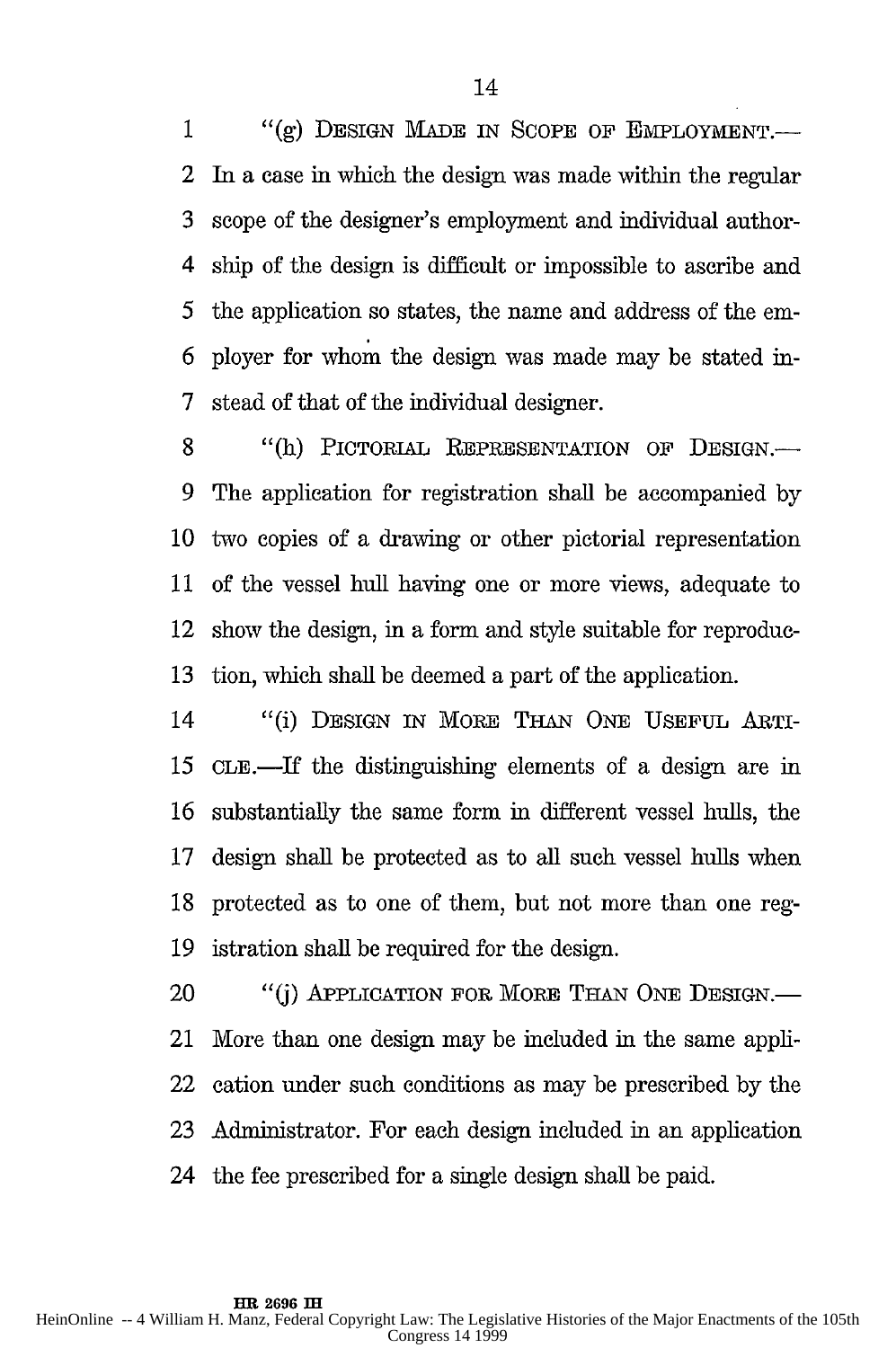#### **2 try**

3 "An application for registration of a design filed **na** 4 the United States by any person who has, or whose legal 5 representative or predecessor or successor in title has, pre-6 viously filed an application for registration of the same 7 design in a foreign country which extends to designs of 8 owners who are citizens of the United States, or to appli-9 cations filed under this chapter, similar protection to that 10 provided under this chapter shall have that same effect 11 as if filed in the United States on the date on which the 12 applications as first field in any such foreign country, if 13 the application in the United States is filed within 6 14 months after the earliest date on which any such foreign 15 application was filed.

#### **16 "§ 1212. Oaths and acknowledgments**

17 "(a) In GENERAL.—Oaths and acknowledgments re-18 quired by this chapter-

19  $"(1)$  may be made—

20 "(A) before any person in the United 21 States authorized by law to administer oaths, 22 or

23 "(B) when made in a foreign country, be-24 fore any diplomatic or consular officer of the 25 United States authorized to administer oaths, 26 or before any official authorized to administer

**HR 2696 IX**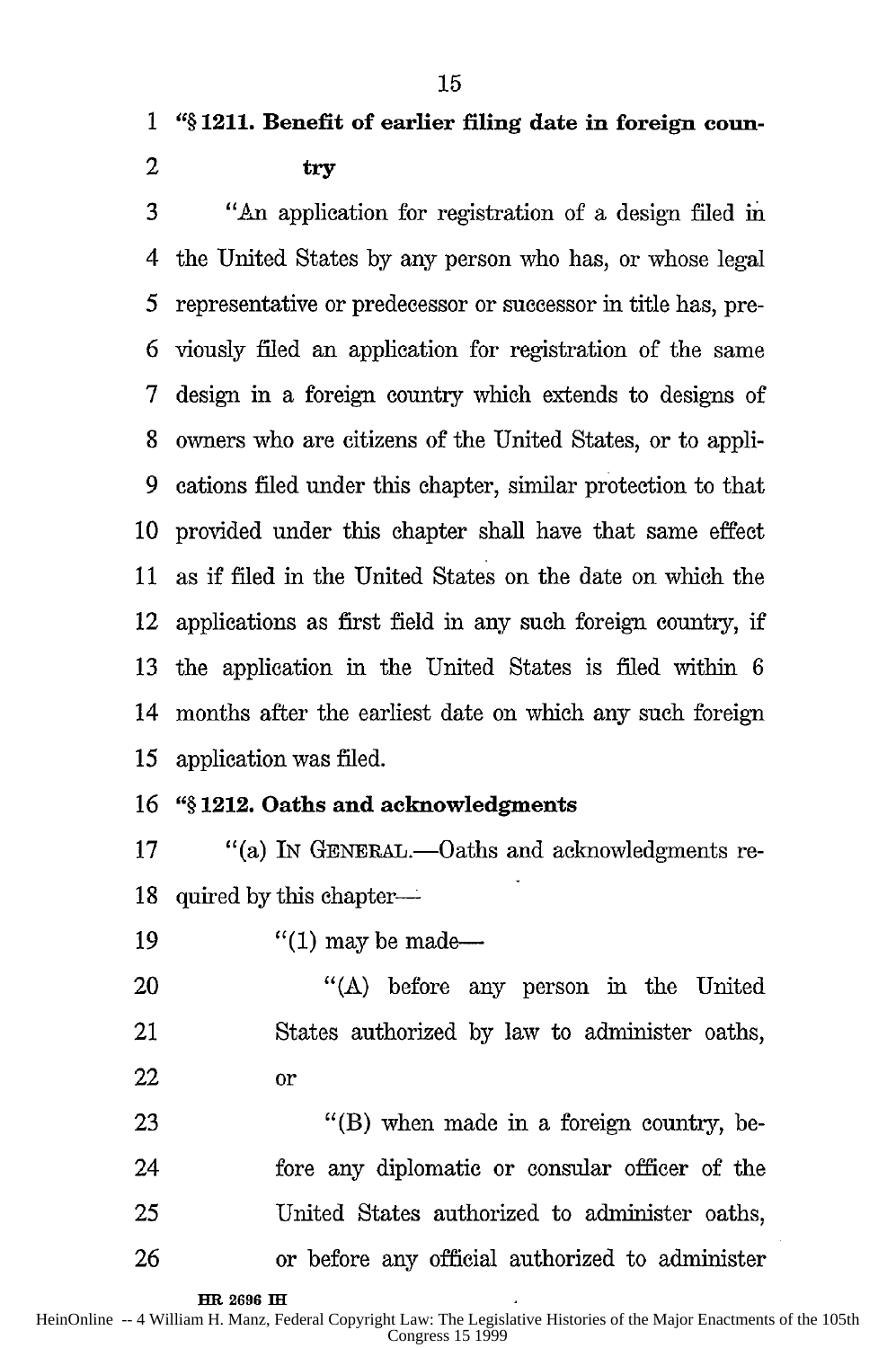1 oaths in the foreign country concerned, whose 2 authority shall be proved by a certificate of a 3 diplomatic or consular officer of the United 4 States, and

5 "(2) shall be valid if they comply with the laws 6 of the State or country where made.

7 "(b) WRITTEN DECLARATION IN LIEU OF OATH.- 8 **(1)** The Administrator may by rule prescribe that any doc-9 ument which is to be filed under this chapter in the Office **10** of the Administrator and which is required by any law, **11** rule, or other regulation to be under oath, may be sub-12 scribed to by a written declaration in such form as the 13 Administrator may prescribe, and such declaration shall 14 be in lieu of the oath otherwise required.

*15* "(2) Whenever a written declaration under paragraph 16 (1) is used, the document containing the declaration shall 17 state that willful false statements are punishable by fine 18 or imprisonment, or both, pursuant to section 1001 of title 19 18, and may jeopardize the validity of the application or 20 document or a registration resulting therefrom.

## 21 **"§ 1213. Examination of application and issue or re-**22 **fusal of registration**

23 "(a) DETERMINATION OF REGISTRABILITY OF DE-24 SIGN; REGISTRATION.—Upon the filing of an application 25 for registration in proper form under section 1210, and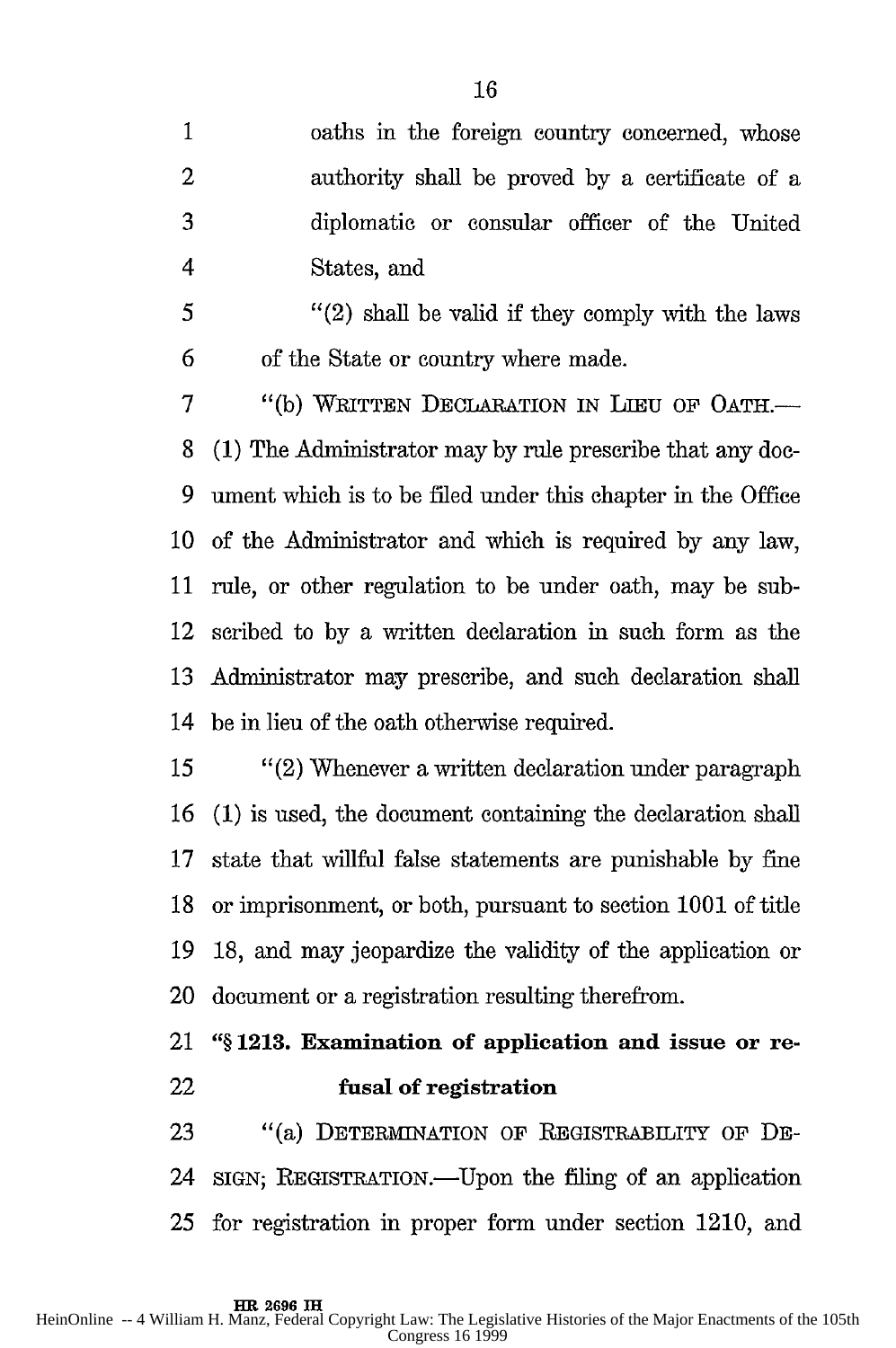1 upon payment of the fee prescribed under section 1216, 2 the Administrator shall determine whether or not the ap-3 plication relates to a design which on its face appears to 4 be subject to protection under this chapter, and, if so, the 5 Register shall register the design. Registration under this 6 subsection shall be announced by publication. The date of 7 registration shall be the date of publication.

8 "(b) REFUSAL TO REGISTER; RECONSIDERATION.-9 If, in the judgment of the Administrator, the application 10 for registration relates to a design which on its face is 11 not subject to protection under this chapter, the Adminis-12 trator shall send to the applicant a notice of refusal to 13 register and the grounds for the refusal. Within 3 months 14 after the date on which the notice of refusal is sent, the 15 applicant may, by written request, seek reconsideration of 16 the application. After consideration of such a request, the 17 Administrator shall either register the design or send to 18 the applicant a notice of final refusal to register.

19 "(c) APPLICATION TO CANCEL REGISTRATION. Any 20 person who believes he or she is or will be damaged by 21 a registration under this chapter may, upon payment of 22 the prescribed fee, apply to the Administrator at any time 23 to cancel the registration on the ground that the design 24 is not subject to protection under this chapter, stating the 25 reasons for the request. Upon receipt of an application for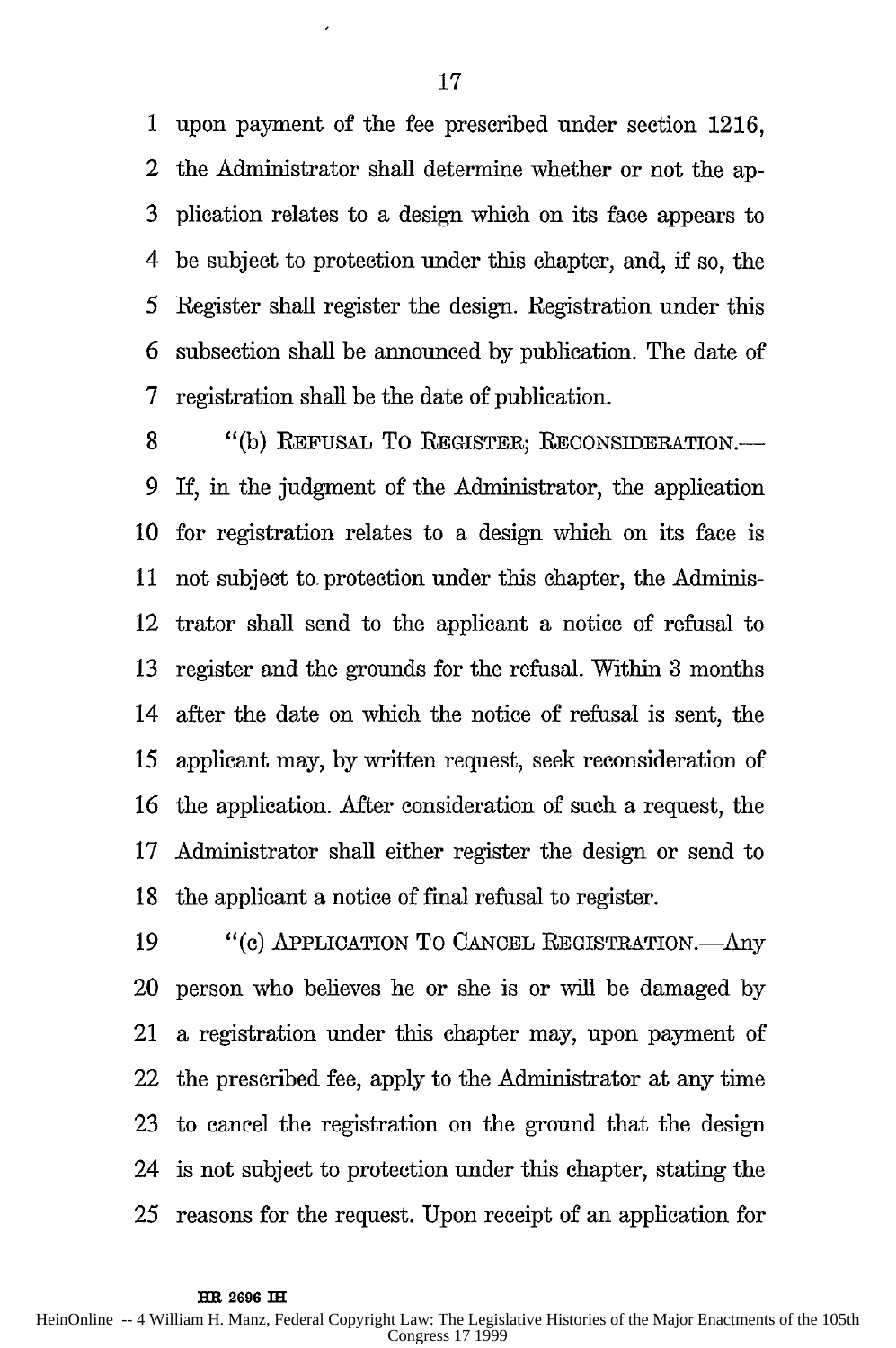1 cancellation, the Administrator shall send to the owner of 2 the design, as shown in the records of the Office of the **3** Administrator, a notice of the application, and the owner 4 shall have a period of 3 months after the date on which 5 such notice is mailed in which to present arguments to 6 the Administrator for support of the validity of the reg-7 istration. It shall also be within the authority of the **Ad-**8 ministrator to establish, by regulation, conditions under 9 which the opposing parties may appear and be heard in 10 support of their arguments. If, after the periods provided 11 for the presentation of arguments have expired, the Ad-12 ministrator determines that the applicant for cancellation 13 has established that the design is not subject to protection 14 under this chapter, the Administrator shall order the reg-15 istration stricken from the record. Cancellation under this 16 subsection shall be announced by publication, and notice 17 of the Administrator's final determination with respect to 18 any application for cancellation shall be sent to the appli-19 cant and to the owner of record.

#### 20 *"§* **1214. Certification of registration**

21 "Certificates of registration shall be issued in the 22 name of the United States under the seal of the Office 23 of the Register and shall be recorded in the official records 24 of that office. The certificate shall state the name of the 25 useful article, the date of filing of the application, the date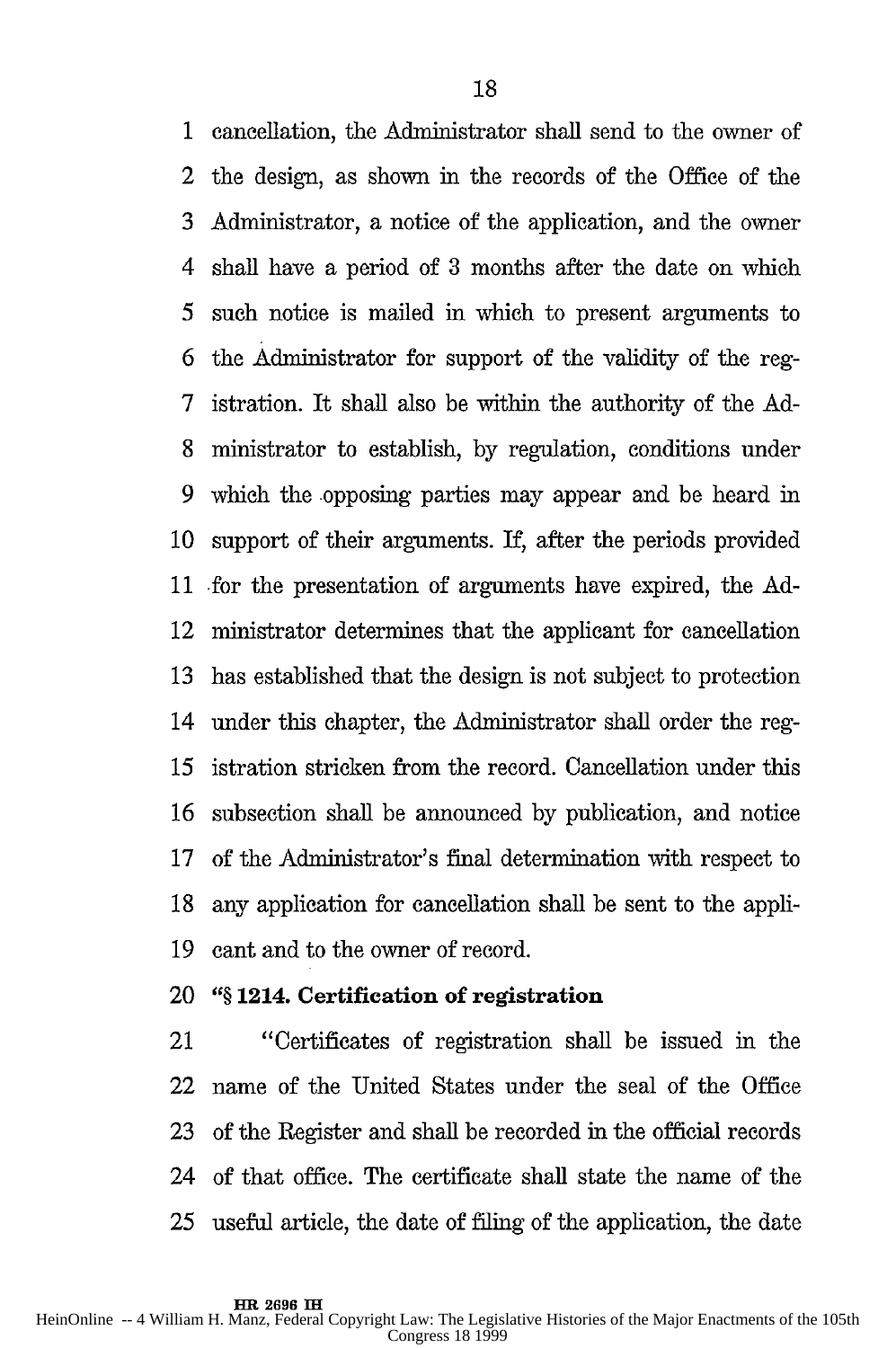1 of registration, and the date the design was made public, 2 if earlier than the date of filing of the application, and **3** shall contain a reproduction of the drawing or other pic-4 torial representation of the design. If a description of the *5* salient features of the design appears in the application, 6 this description shall also appear in the certificate. A cer-7 tificate of registration shall be admitted in any court as 8 prima facie evidence of the facts stated in the certificate.

#### **9** *"§* **1215. Publication of announcements and indexes**

10  $"$ (a) PUBLICATIONS OF THE ADMINISTRATOR.—The 11 Administrator shall publish lists and indexes of registered 12 designs and cancellations of designs and may also publish 13 the drawings or other pictorial representations of reg-14 istered designs for sale or other distribution.

*15* "(b) FILE OF REPRESENTATIVES OF REGISTERED 16 DESIGNS.-The Administrator shall establish and main-17 tain a file of the drawings or other pictorial representa-18 tions of registered designs. The file shall be available for 19 use by the public under such conditions as the Adminis-20 trator may prescribe.

21 **"§ 1216. Fees**

22 "The Administrator shall by regulation set reason-23 able fees for the filing of applications to register designs 24 under this chapter and for other services relating to the **25** administration of this chapter, taking into consideration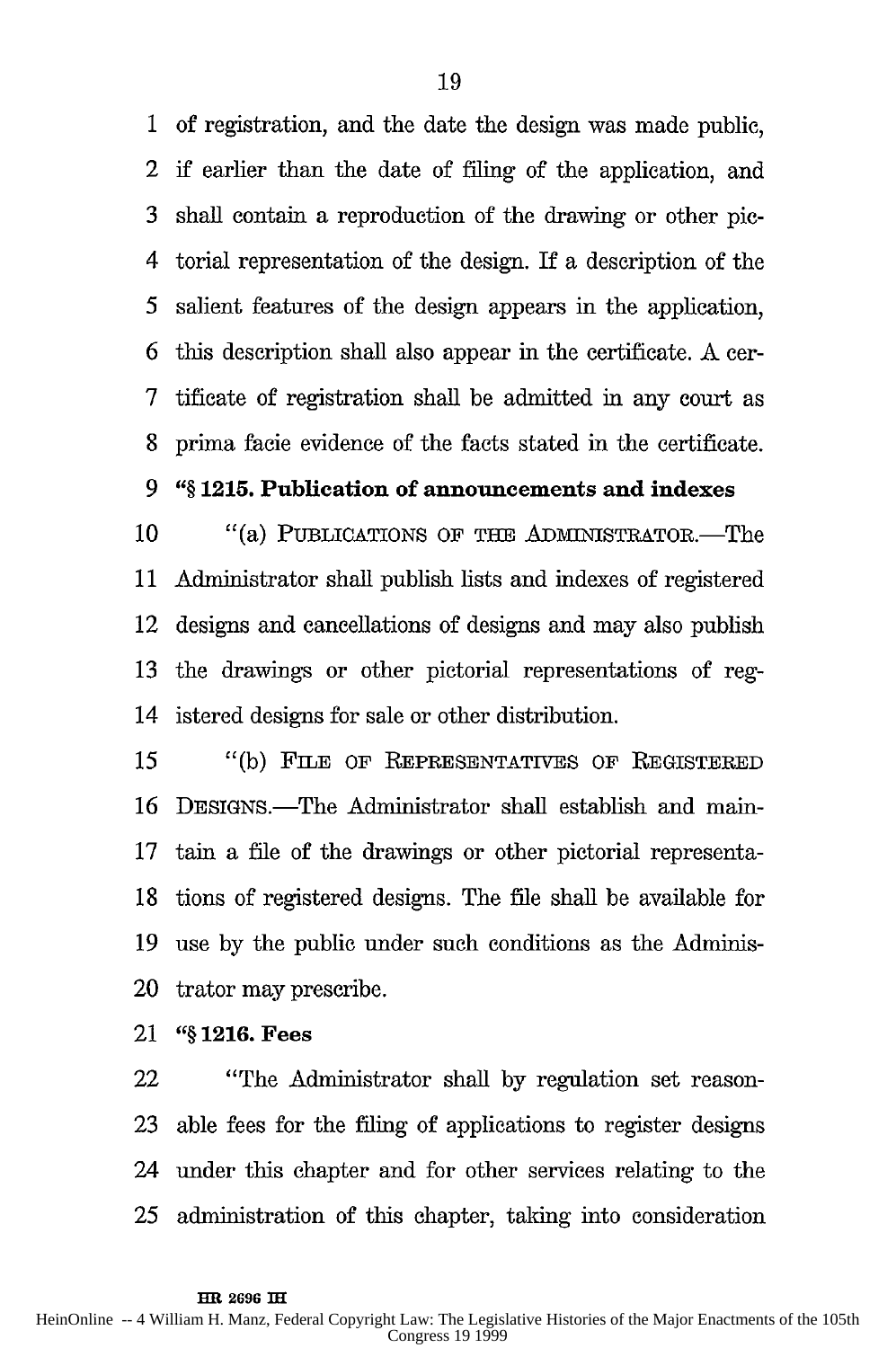1 the cost of providing these services and the benefit of a 2 public record.

#### **3** *"§* **1217. Regulations**

4 "The Administrator may establish regulations for the *5* administration of this chapter.

#### **6** *"§* **1218. Copies of records**

7 "Upon payment of the prescribed fee, any person may 8 obtain a certified copy of any official record of the Office 9 of the Administrator that relates to this chapter. That 10 copy shall be admissible in evidence with the same effect 11 as the original.

#### 12 **"§ 1219. Correction of errors in certificates**

13 "The Register may, **by** a certificate of correction 14 under seal, correct any error in a registration incurred *15* through the fault of the Office, or, upon payment of the 16 required fee, any error of a clerical or typographical na-17 tare occurring in good faith but not through the fault of 18 the Office. Such registration, together with the certificate, 19 shall thereafter have the same effect as if it had been 20 originally issued in such corrected form.

#### 21 *"§* **1220. Ownership and transfer**

22 "(a) PROPERTY RIGHT IN DESIGN.—The property 23 right in a design subject to protection under this chapter 24 shall vest in the designer, the legal representatives of a 25 deceased designer or of one under legal incapacity, the em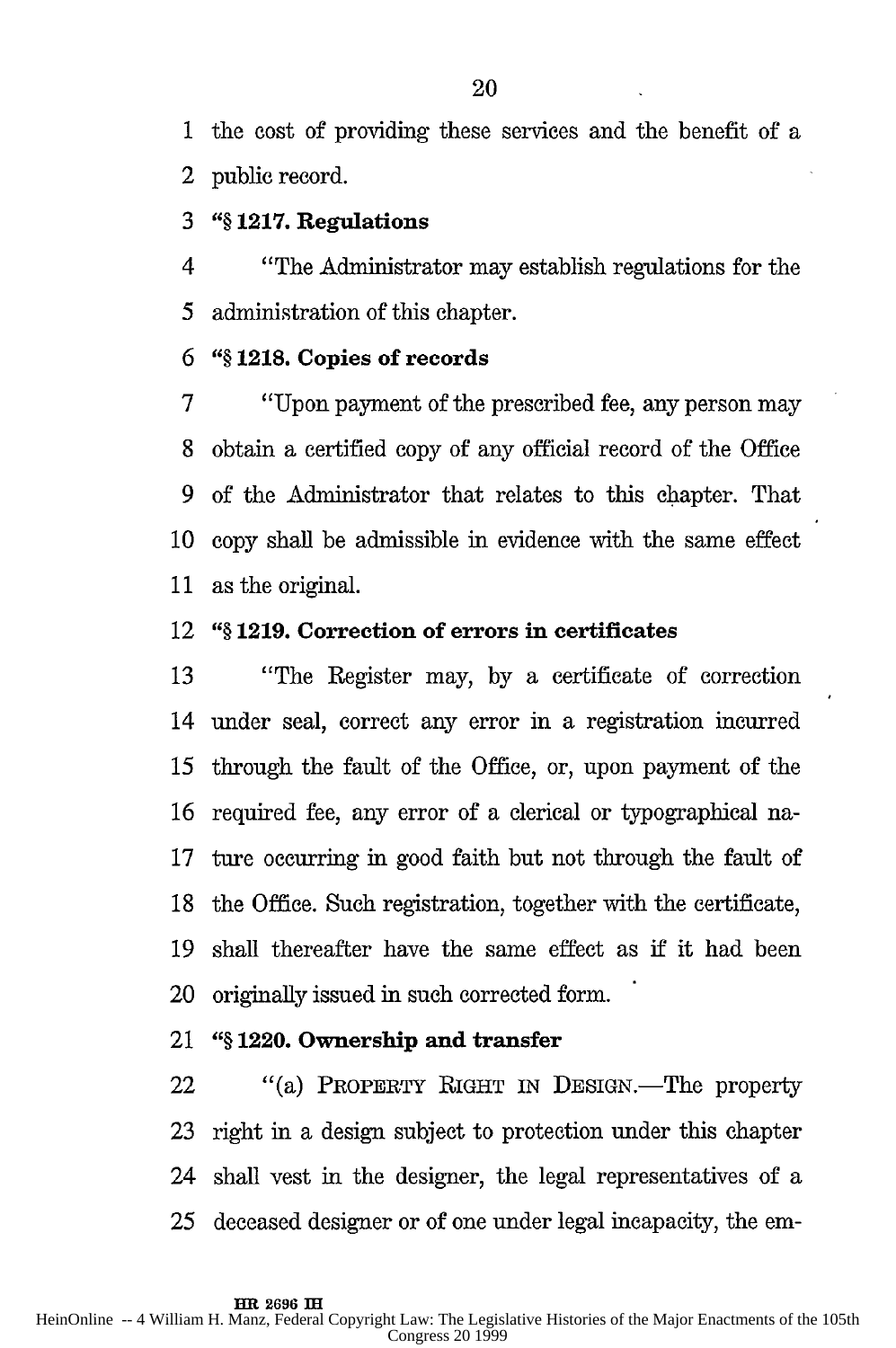1 ployer for whom the designer created the design in the 2 case of a design made within the regular scope of the de-3 signer's employment, or a person to whom the rights of 4 the designer or of such employer have been transferred. *5* The person in whom the property right is vested shall be 6 considered the owner of the design.

7 "(b) TRANSFER OF PROPERTY RIGHT.—The prop-8 erty right in a registered design, or a design for which 9 an application for registration has been or may be filed, 10 may be assigned, granted, conveyed, or mortgaged by an 11 instrument in writing, signed by the owner, or may be be-12 queathed by will.

13 "(c) OATH OR AFFIRMATION OF TRANSFER.—An ac-14 lnowledgment under section 1212 shall be prima facie evi-*15* dence of the execution of an assignment, grant, convey-16 ance, or mortgage under subsection (b).

17 "(d) RECORDATION OF TRANSFER.—An assignment, 18 grant, conveyance, or mortgage under subsection (b) shall 19 be void as against any subsequent purchaser or mortgagee 20 for a valuable consideration, unless it is recorded in the 21 Office of the Administrator within 3 months after its date 22 of execution or before the date of such subsequent pur-23 chase or mortgage.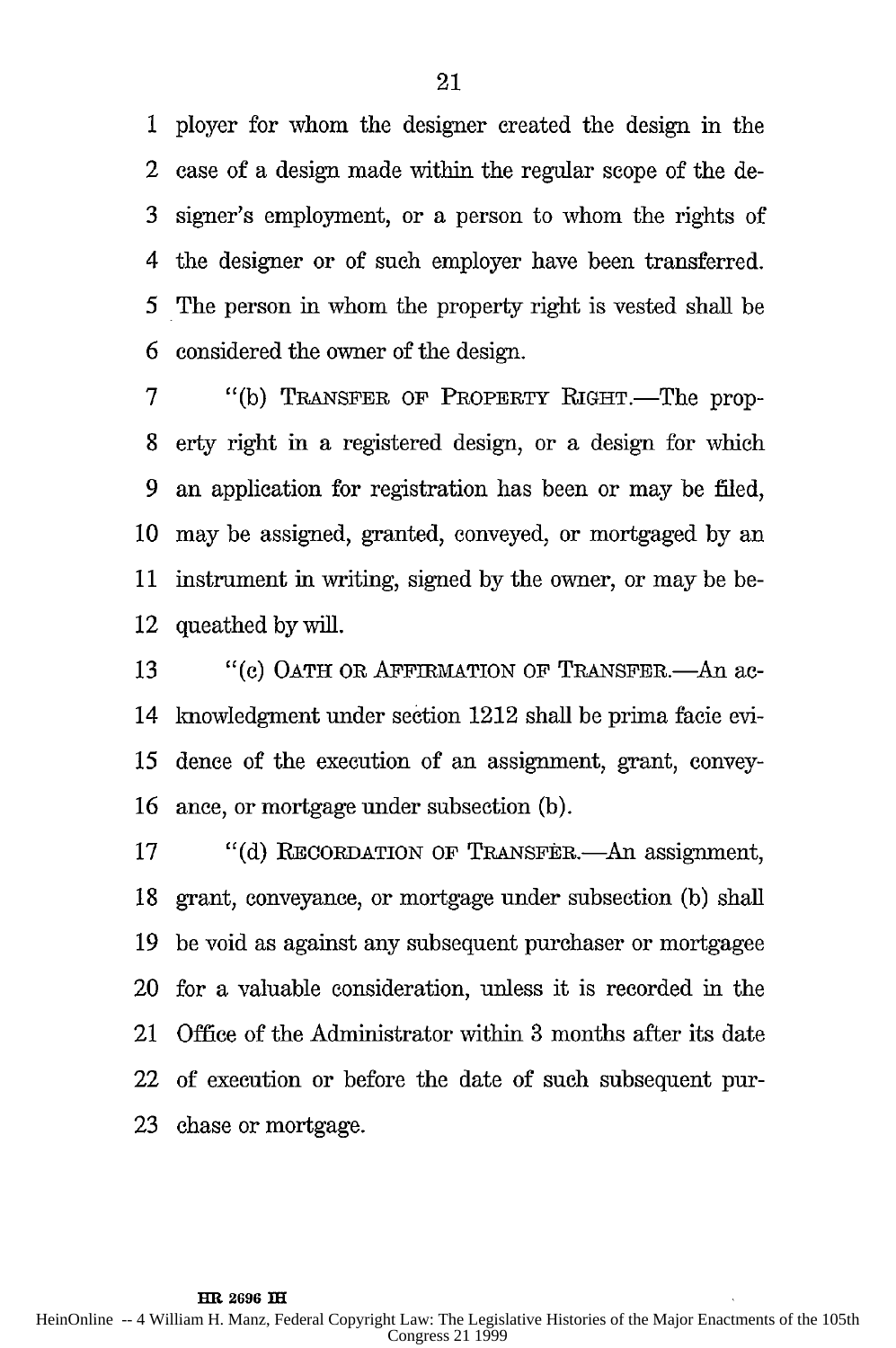**1 "§ 1221. Remedy for infringement**

2 "(a) IN GENERAL.—The owner of a design is enti-3 tled, after issuance of a certificate of registration of the 4 design under this chapter, to institute an action for any 5 infringement of the design.

6 "(b) REVIEW OF REFUSAL TO REGISTER.—(1) Sub-7 ject to paragraph (2), the owner of a design may seek judi-8 cial review of a final refusal of the Administrator to reg-9 ister the design under this chapter by bringing a civil ac-10 tion, and may in the same action, if the court adjudges 11 the design subject to protection under this chapter, en-12 force the rights in that design under this chapter.

13 "(2) The owner of a design may seek judicial review 14 under this section if—

*15* "(A) the owner has previously duly filed and 16 prosecuted to final refusal an application in proper 17 form for registration of the design;

18 "(B) the owner causes a copy of the complaint 19 in the action to be delivered to the Administrator 20 within 10 days after the commencement of the ac-21 tion; and

22 "(C) the defendant has committed acts in re-23 spect to the design which would constitute infringe-24 ment with respect to a design protected under this 25 chapter.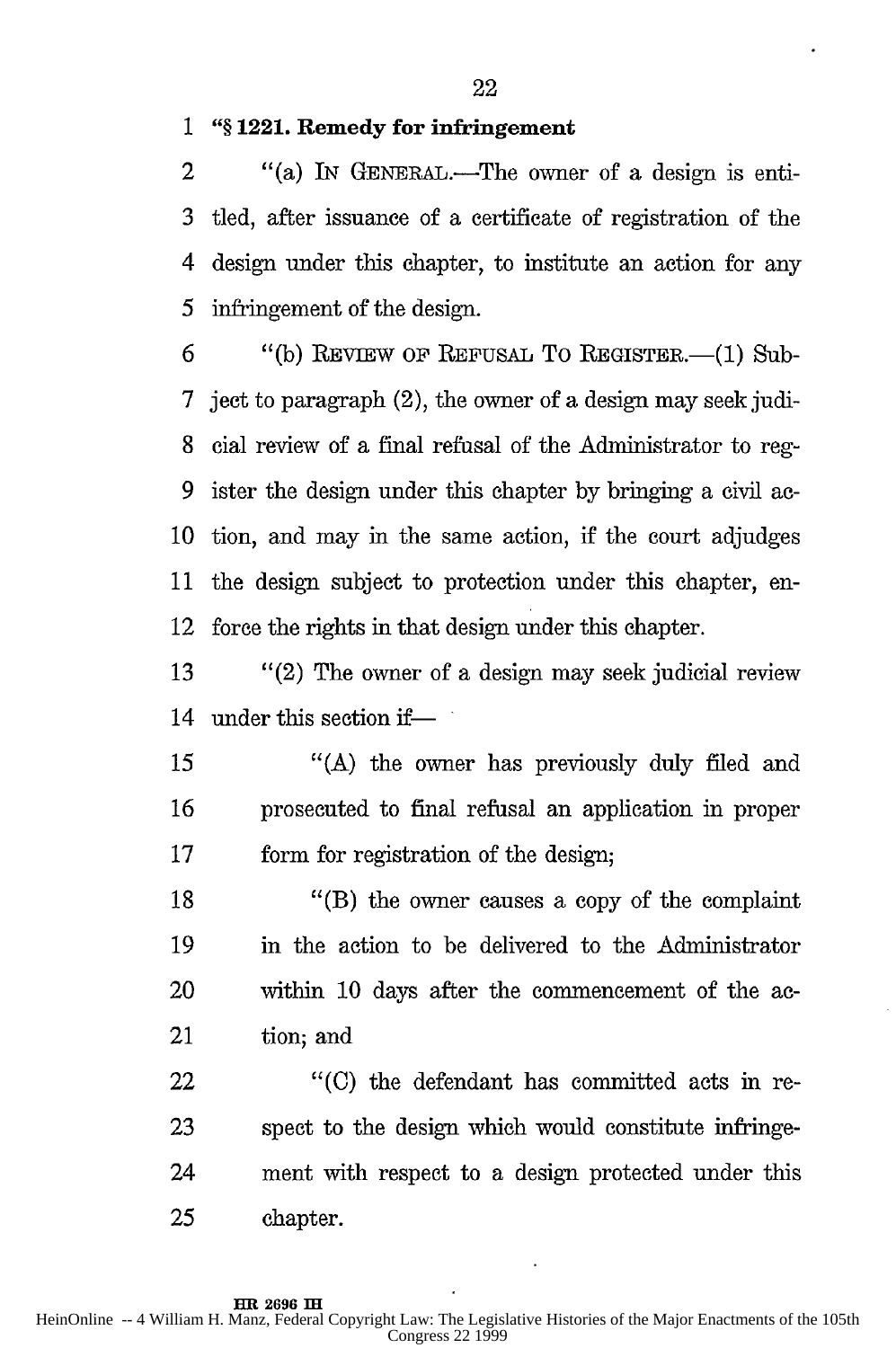1 "(c) ADMINISTRATOR AS PARTY TO ACTION.-The 2 Administrator may at the Administrator's option, become 3 a party to the action with respect to the issue of 4 registrability of the design claim by entering an appear-5 ance within 60 days after being served with the complaint, 6 but the Register's failure to become a party shall not de-7 prive the court of jurisdiction to determine that issue.

8 "(d) USE OF ARBITRATION TO RESOLVE DISPUTE. 9 The parties to an infringement dispute under this chapter, 10 within such time as may be specified by the Administrator 11 by regulation, may determine the dispute, or any aspect 12 of the dispute, by arbitration. Arbitration shall be gov-13 erned by title 9. The parties shall give notice of any arbi-14 tration award to the Administrator, and such award shall, *15* as between the parties to the arbitration, be dispositive 16 of the issues to which it relates. The arbitration award 17 shall be unenforceable until such notice is given. Nothing 18 in this subsection shall preclude the Administrator from 19 determining whether a design is subject to registration in 20 a cancellation proceeding under section 1213(c).

21 **§ 1222. Injunctions**

22 "(a) IN GENERAL.—A court having jurisdiction over 23 actions under this chapter may grant injunctions in ac-24 cordance with the principles of equity to prevent infringe-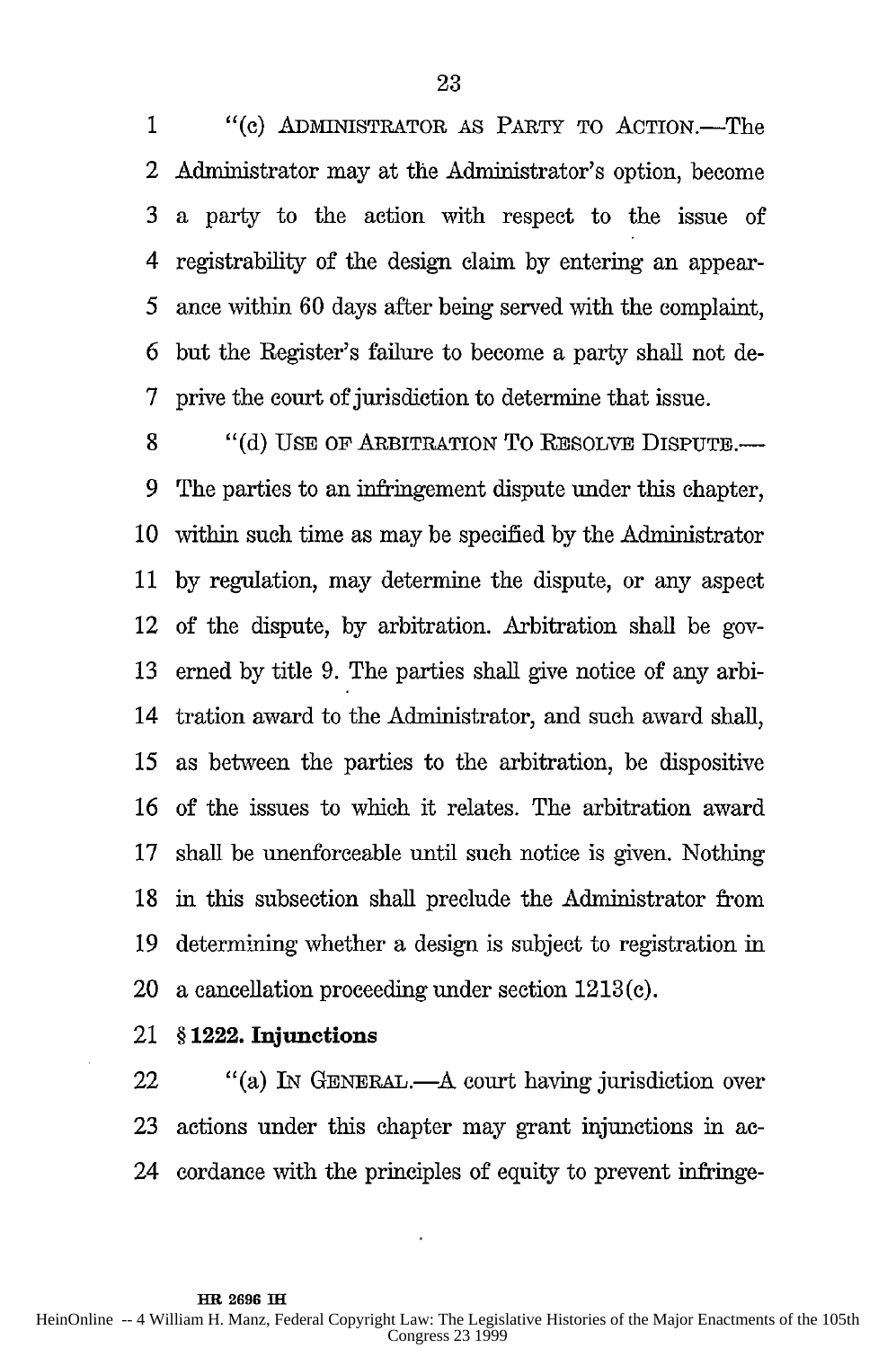1 ment, including, in its discretion, prompt relief by tern-2 porary restraining orders and preliminary injunctions.

3 "(b) DAMAGES FOR INJUNCTIVE RELIEF WRONG-4 FULLY OBTAINED.-A seller or distributor who suffers 5 damage by reason of injunctive relief wrongfully obtained 6 under this section has a cause of action against the appli-7 cant for such injunctive relief and may recover such relief 8 as may be appropriate, including damages for lost profits, 9 cost of materials, loss of good will, and punitive damages 10 in instances where the injunctive relief was sought in bade 11 faiths, and, unless the court finds extenuating cir-12 cumstances, to recover a reasonable attorney's fee.

#### **13** *"§* **1223.** Recovery for infringement

14 "(a) DAMAGES.—Upon a finding for the claimant in *15* an action for infringement under this chapter, the court 16 shall award the claimant damages adequate to compensate 17 for the infringement. In addition, the court may increase 18 the damages to such amount, not exceeding \$50,000 or 19 \$1 per copy, whichever is greater, as the court determines 20 to be just. The damages awarded shall constitute com-21 pensation and not a penalty. The court may receive expert 22 testimony as an aid to the determination of damages.

23 "(b) INFRINGER'S PROFITS.—As an alternative to 24 the remedies provided in subsection (a), the court may 25 award the claimant the infringer's profits resulting from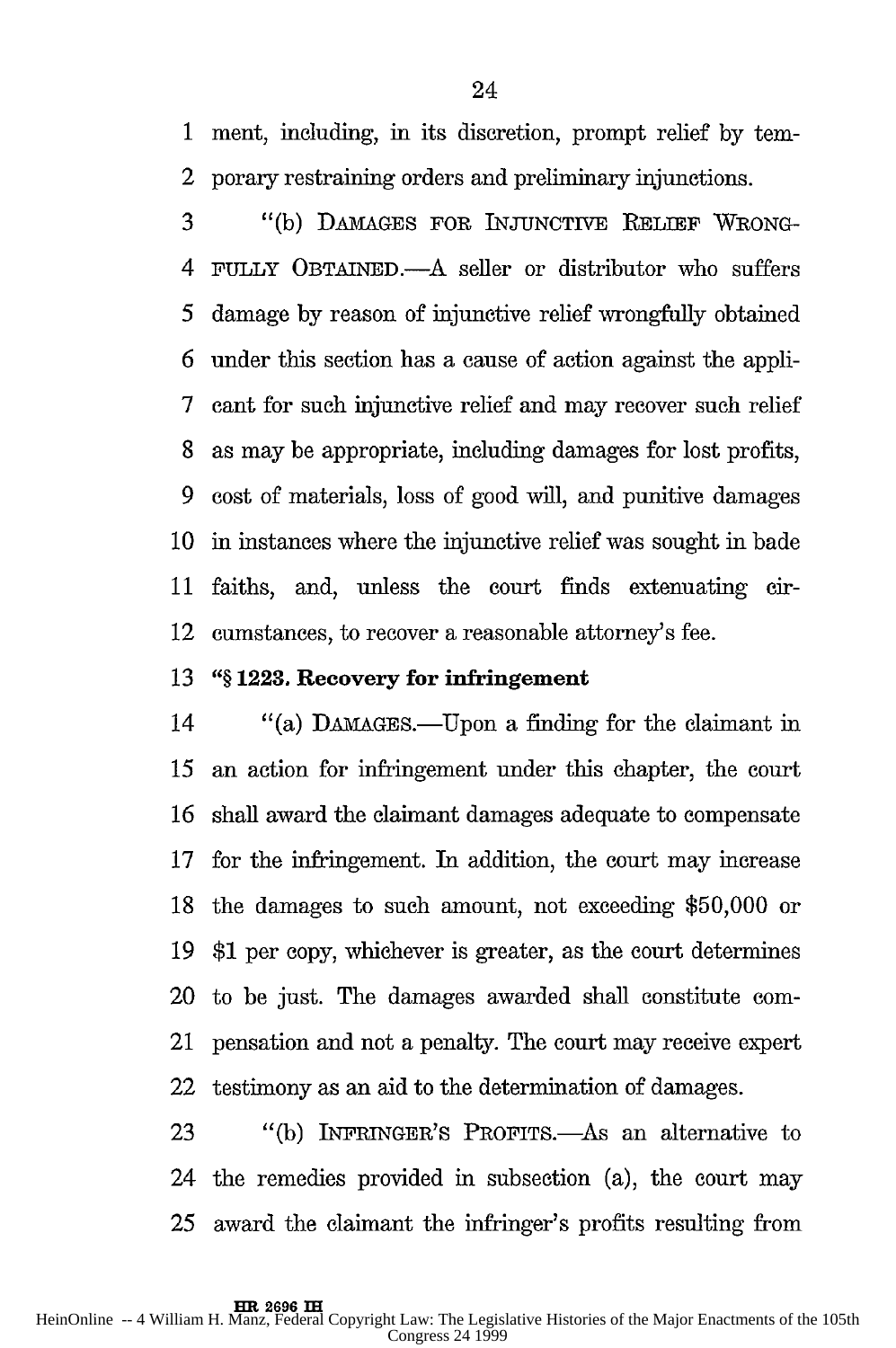1 the sale of the copies if the court finds that the infringer's 2 sales are reasonably related to the use of the claimant's 3 design. In such a case, the claimant shall be required to 4 prove only the amount of the infringer's sales and the in-5 fringer shall be required to prove its expenses against such 6 sales.

7 "(C) STATUTE OF LIMITATONS.-No recovery under 8 subsection (a) or (b) shall be had for any infringement 9 committed more than 3 years before the date on which 10 the complaint is filed.

11 "(d) ATTORNEY'S FEES.—In an action for infringe-12 ment under this chapter, the court may award reasonable 13 attorney's fees to the prevailing party.

14 "(e) DISPOSITION OF INFRINGING **AND** OTHER ARTI-*15* CLEs.-The court may order that all infringing articles, 16 and any plates, molds, patterns, models, or other means 17 specifically adapted for making the articles, be delivered 18 up for destruction or other disposition as the court may 19 direct.

#### 20 **"§ 1224. Power of court over registration**

21 "In any action involving the protection of a design 22 under this chapter, the court, when appropriate, may 23 order registration of a design under this chapter or the 24 cancellation of such a registration. Any such order shall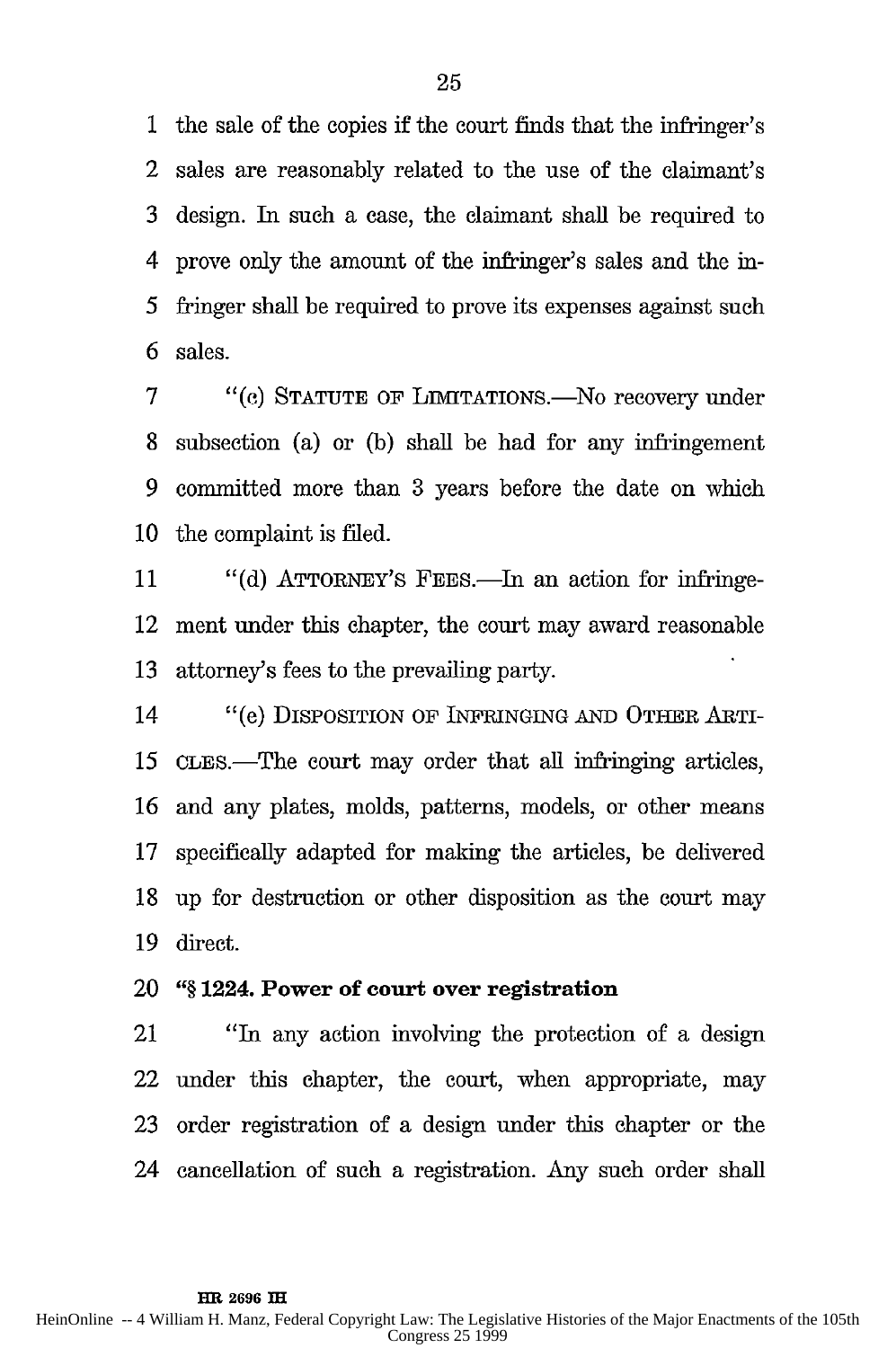1 be certified by the court to the Administrator, who shall 2 make an appropriate entry upon the record.

## **3** *"§* **1225. Liability for action on registration fraudu-**4 **lently obtained**

*5 "Any* person who brings an action for infringement 6 knowing that registration of the design was obtained by 7 a false or fraudulent representation materially affecting 8 the rights under this chapter, shall be liable in the sum 9 of \$10,000, or such part of that amount as the court may 10 determine. That amount shall be to compensate the de-11 fendant and shall be charged against the plaintiff and paid 12 to the defendant, in addition to such costs and attorney's 13 fees of the defendant as may be assessed by the court.

#### 14 *"§* **1226. Penalty for false marking**

15 "(a) In GENERAL.—Whoever, for the purpose of de-16 ceiving the public, marks upon, applies to, or uses in ad-17 vertising in connection with an article made, used, distrib-18 uted, or sold, a design which is not protected under this 19 chapter, a design notice specified in section 1206, or any 20 other words or symbols importing that the design is pro-21 tected under this chapter, knowing that the design is not 22 so protected, shall pay a civil fine of not more than \$500 23 for each such offense.

24 "(b) SUIT BY PRIVATE PERSONS.—Any person may *25* sue for the penalty established by subsection (a), in which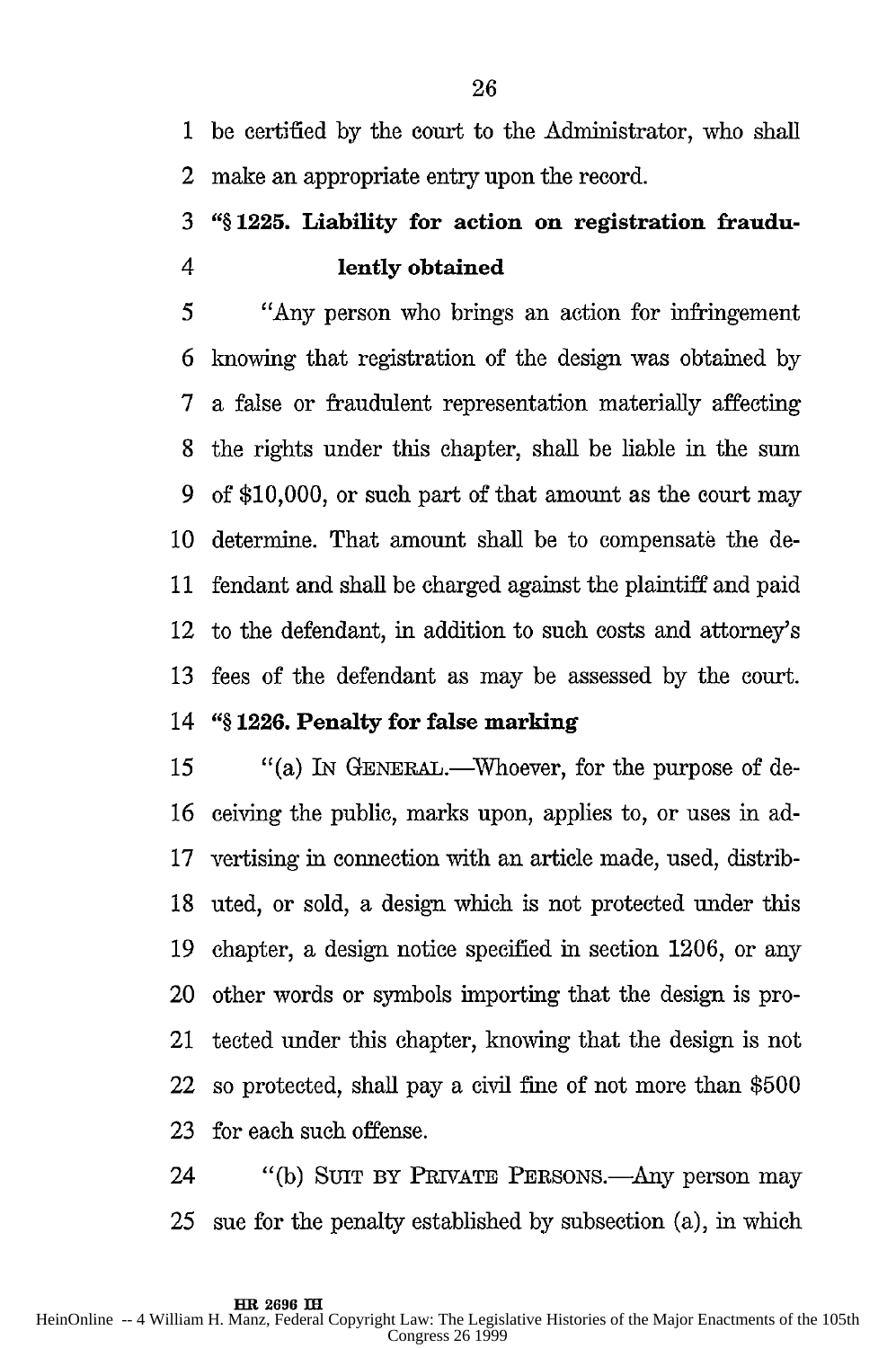1 event one-half of the penalty shall be awarded to the per-2 son suing and the remainder shall be awarded to the Unit-3 ed States.

#### 4 *"§* **1227. Penalty for false representation**

*5* 'Whoever knowingly makes a false representation **6** materially affecting the rights obtainable under this chap-7 ter for the purpose of obtaining registration of a design 8 under this chapter shall pay a penalty of not less than 9 \$500 and not more than \$1,000, and any rights or privi-10 leges that individual may have in the design under this 11 chapter shall be forfeited.

#### 12 **"§ 1228. Enforcement by Treasury and Postal Service**

**13** "(a) REGULATIONS.-The Secretary of the Treasury 14 and the United States Postal Service shall separately or *15* jointly issue regulations for the enforcement of the rights 16 set forth in section 1208 with respect to importation. 17 These regulations may require, as a condition for the ex-18 clusion of articles from the United States, that the person 19 seeking exclusion take any one or more of the following 20 actions:

21 "(1) Obtain a court order enjoining, or an order 22 of the International Trade Commission under sec-23 tion 337 of the Tariff Act of 1930 excluding, impor-24 tation of the articles.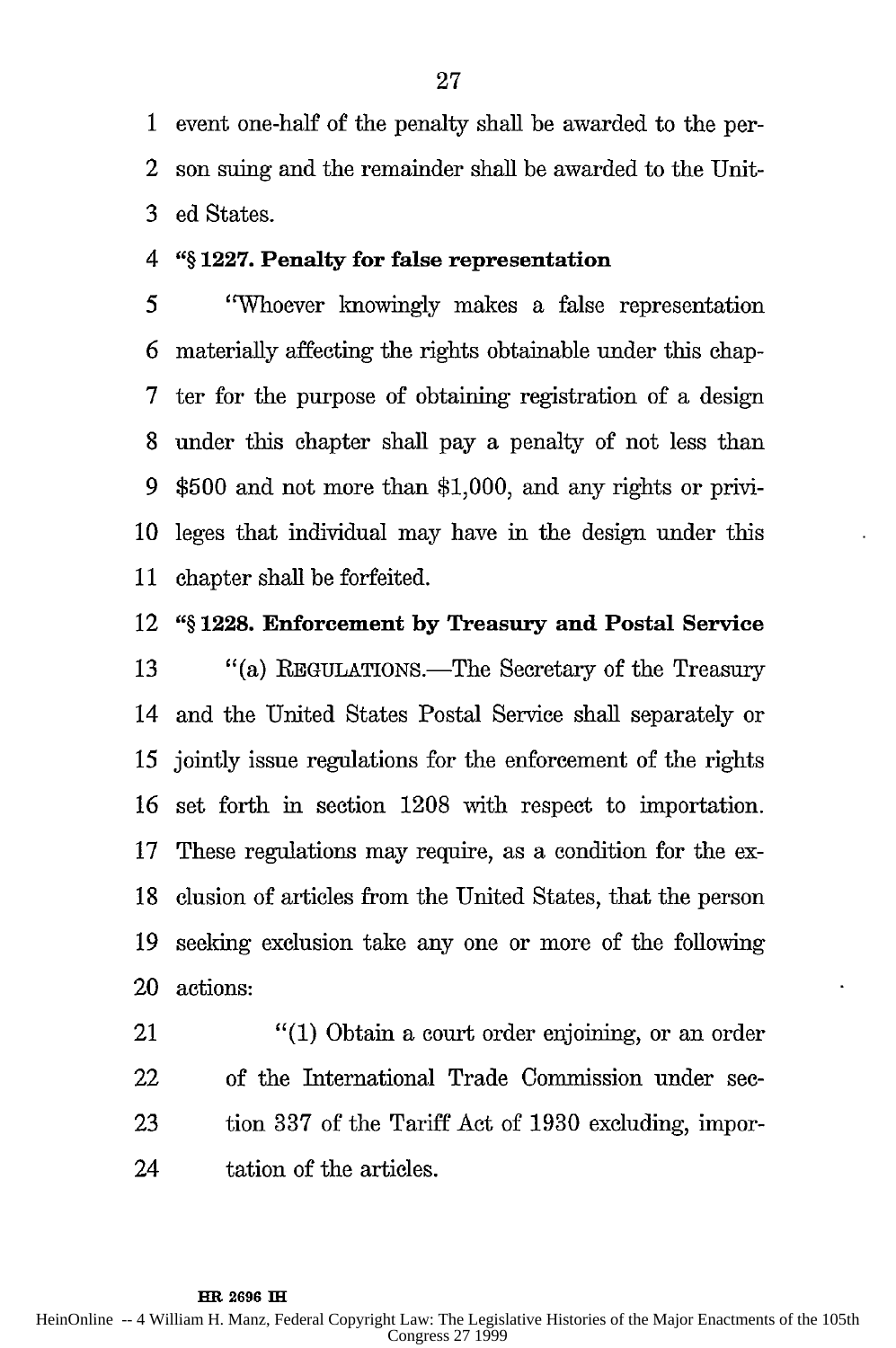1 "(2) Furnish proof that the design involved is 2 protected under this chapter and that the importa-3 tion of the articles would infringe the rights in the 4 design under this chapter.

<sup>5</sup>"(3) Post a surety bond for any injury that 6 may result if the detention or exclusion of the arti-7 cles proves to be unjustified.

8 "(b) SEIZURE **AND** FoRFEITURE.-Articles imported **9** in violation of the rights set forth in section 1208 are sub-10 ject to seizure and forfeiture in the same manner as prop-11 erty imported in violation of the customs laws. Any such 12 forfeited articles shall be destroyed as directed by the Sec-13 retary of the Treasury or the court, as the case may be, 14 except that the articles may be returned to the country 15 of export whenever it is shown to the satisfaction of the 16 Secretary of the Treasury that the importer had no rea-**17** sonable grounds for believing that his or her acts con-18 stituted a violation of the law.

**19** *"§* **1229. Relation to design patent and copyright law** 20 "The issuance of a design patent under title 35 for 21 an original design for an article of manufacture, or the 22 issuance of a copyright registration under title 17 for an 23 original design, shall terminate any protection of the origi-24 nal design under this chapter.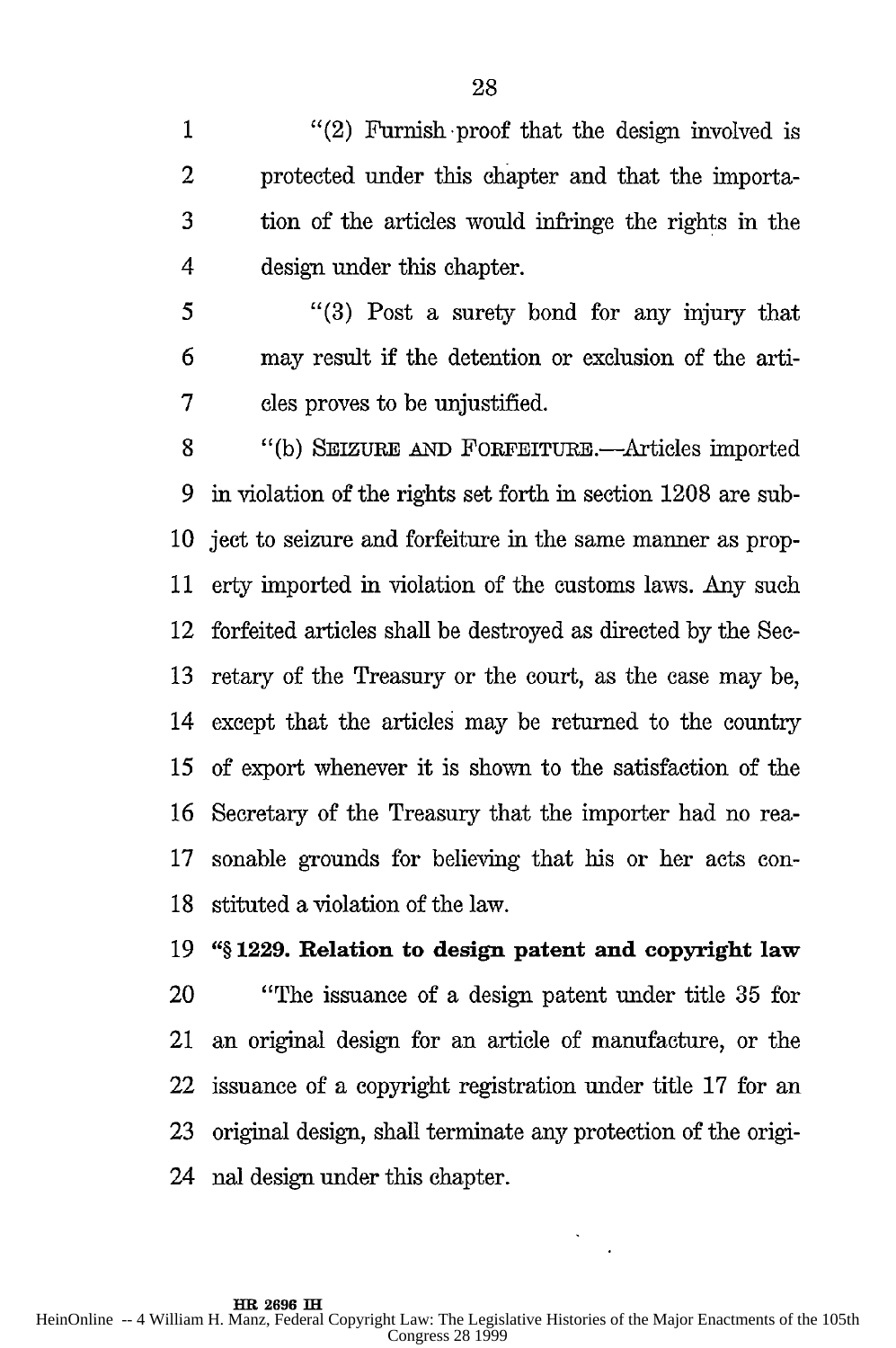| $\mathbf{1}$ | "§1230. Common law and other rights unaffected                |
|--------------|---------------------------------------------------------------|
| 2            | "Nothing in this chapter shall annul or limit—                |
| 3            | "(1) common law or other rights or remedies,                  |
| 4            | if any, available to or held by any person with re-           |
| 5            | spect to a design which has not been registered               |
| 6            | under this chapter; or                                        |
| 7            | "(2) any right under the trademark laws or any                |
| 8            | right protected against unfair competition.                   |
| 9            | "§1231. Administrator                                         |
| 10           | "The Administrator and Office of the Administrator            |
| 11           | referred to in this chapter shall be the Register of Copy-    |
| 12           | rights and the Copyrights Office of the Library of Con-       |
| 13           | gress, respectively.                                          |
| 14           | "§1232. No retroactive effect                                 |
| 15           | "Protection under this chapter shall not be available         |
| 16           | for any design that has been made public under section        |
| 17           | 1209(b) before the effective date of this chapter.".          |
| 18           | SEC. 3. CONFORMING AMENDMENTS.                                |
| 19           | (a) JURISDICTION OF DISTRICT COURTS OVER DE-                  |
| 20           | $STGN$ ACTIONS.—(1) Section 1338(c) of title 28, United       |
| 21           | States Code, is amended by inserting ", and to exclusive      |
| 22           | rights in designs under chapter 10 of title 17," after "title |
| 23           | $17$ ".                                                       |
| 24           | $(2)(A)$ The section heading for section 1338 of title        |

25 28, United States Code, is amended by inserting "de-26 signs,' after "mask works,".

#### **HR 2696 IH**